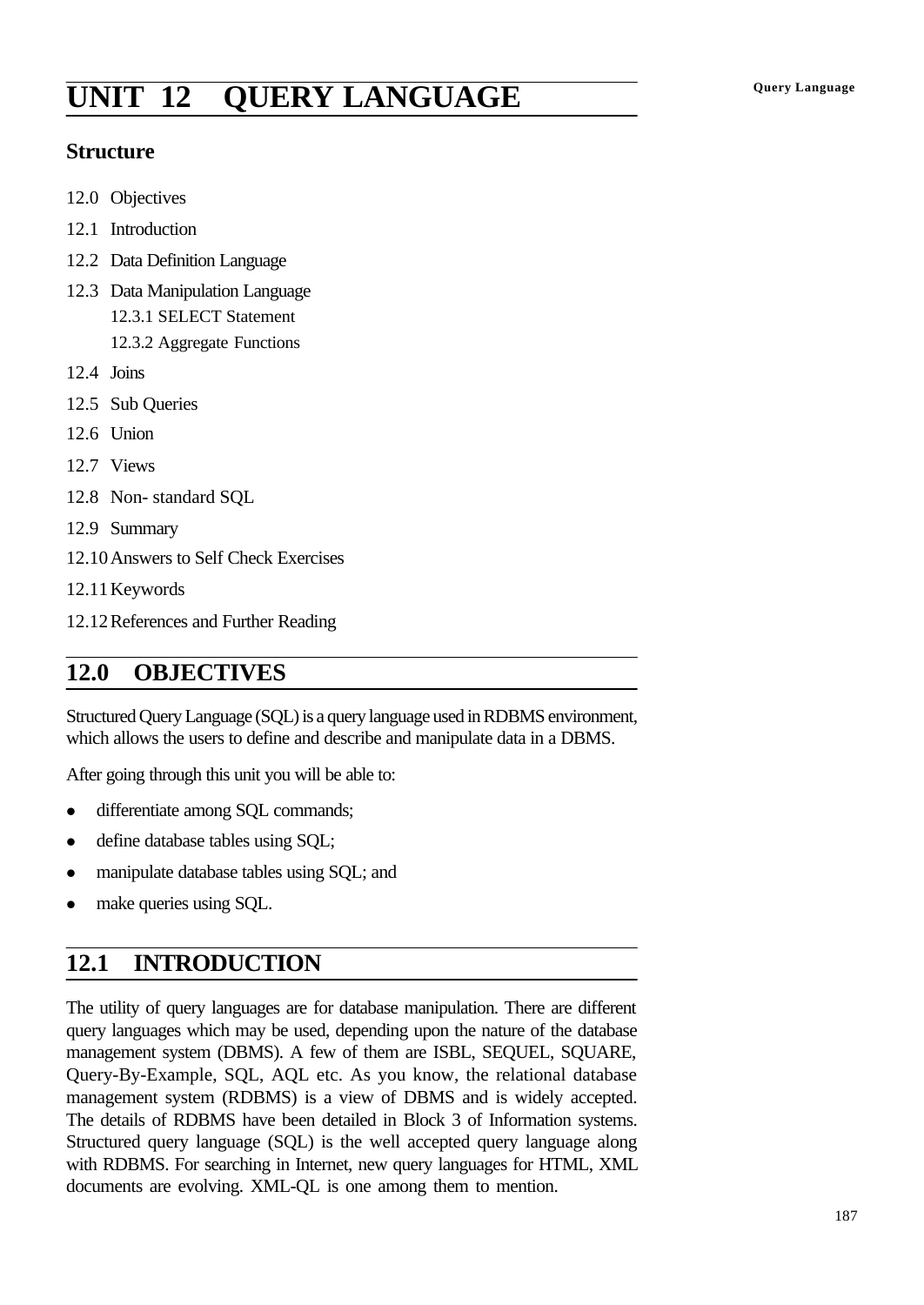**Query Language and Query Processing**

Structured Query Language (SQL) is not a complete programming language. It is used to interrogate and process data in a relational database environment. SQL commands can work interactively with a database or be embedded in programming languages such as C, COBOL or Java. SQL was developed by IBM for using in mainframes.

SQL is a non-procedural, fourth generation language that allows users to access data in relational database management systems, such as Oracle, Sybase, Informix, Microsoft SQL Server, Access, and others, by allowing users to describe the data that he or she wishes to see. SQL also allows users to define the data in a database, and manipulate that data. This unit will describe how to use SQL, with examples. The SQL is in both ANSI and ISO standards. The SQL described in this unit is standard SQL. Some SQL features of specific database management systems are mentioned in the Nonstandard SQL.

## **12.2 DATA DEFINITION LANGUAGE**

The data definition language (DDL) in a RDBMS is for defining a relational table in the context of a RDBMS. It specifies the attributes, data types and constraints of data if any. CREATE TABLE command is used for DDL. Let us see with an example how a table is created.

#### **Creating New Tables**

CREATE TABLE statement is used to create a new database table in the predefined format. The General CREATE TABLE statement is:

CREATE TABLE *<Table Name>*

*(<Column Name> <Data Type> [(<Size>)] <Column Constraint>,*

...other columns);

The CREATE command had two major parts.

- 1) The clause CREATE TABLE plus the name of the table.
- 2) A list of columns, including their names, types, lengths, and whether null values allowed. The entire list is within a pair of parentheses.

Some common generic data types are:

- **Char(x)** A column of characters, where x is a number designating the maximum number of characters allowed (maximum length) in the column. For example for the name of the publisher if a maximum of 100 characters are specified, it means that the table can hold only up to 100 characters for publisher name.
- **Integer** A column of whole numbers, positive or negative. For example, the number of copies of a book or the number of library cards for a member, etc., can be defined as integer.
- **Decimal(x, y)** A column of decimal numbers, where x is the maximum length in digits of the decimal numbers in this column, and y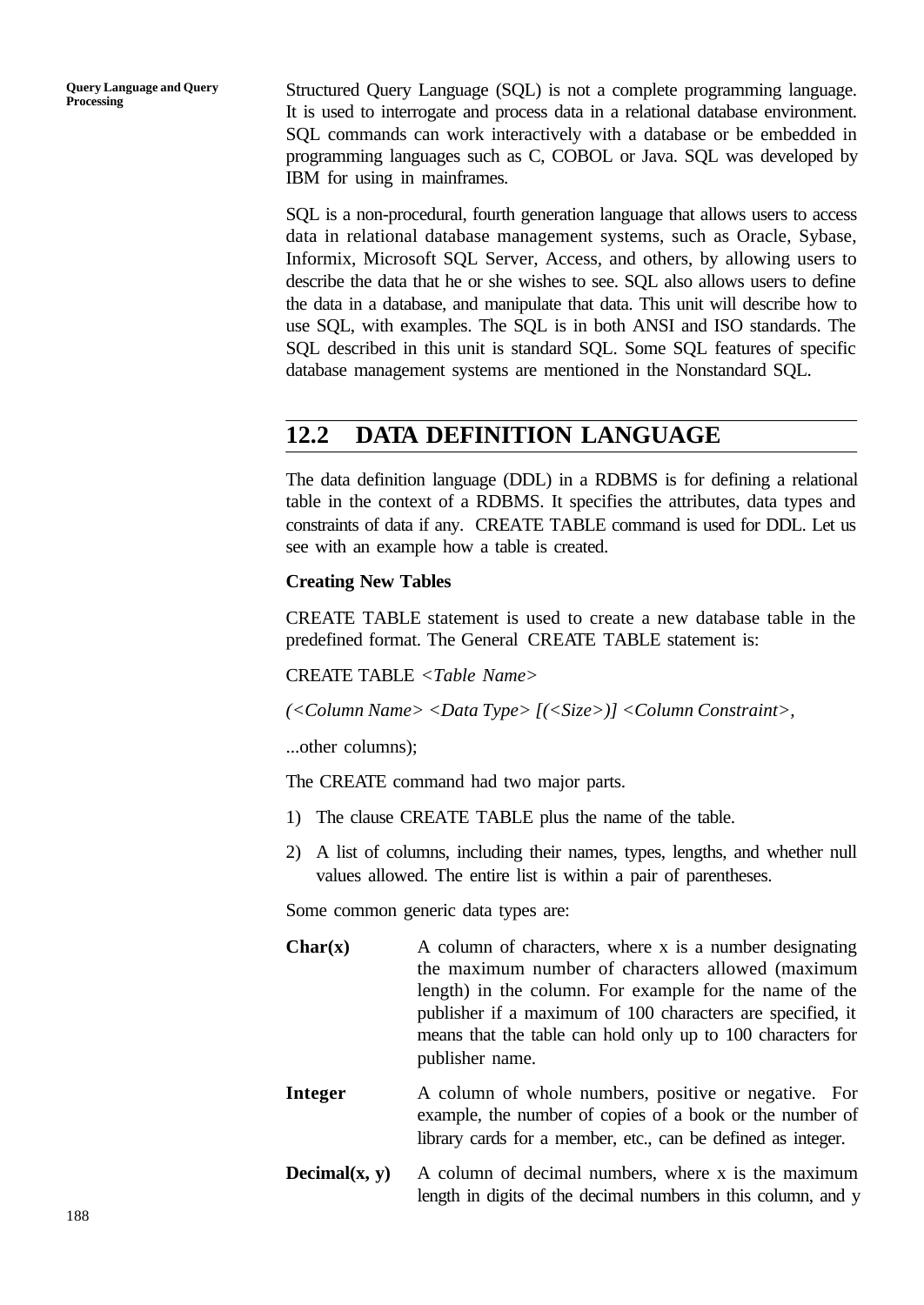**Query Language** is the maximum number of digits allowed after the decimal point. The maximum number that can be fit into (4, 2) is 99.99.

- **Date** A date column in a DBMS-specific format. Each Date is having three components that are day, month, and year. Date data type includes all these components in number format. For example Issue date can be expressed as a date data type. It means that it should have all the three elements in number formats, i.e., day, month and year, say 02/10/2002.
- **Logical** A column that can hold only two values: TRUE or FALSE. For example the information whether a library member paid his fee or not can be defined as a logical data type. This will contain the data as either Yes or No which is equivalent to True or False respectively.

#### **Example :**

CREATE TABLE publisher

(PublisherID INTEGER NOT NULL, Name CHAR(100) NOT NULL,

Place CHAR(25), Country CHAR(20) NOT NULL);

This statement gives the table name and tells the DBMS about each column in the table. This statement will create a new table namely publisher with the information fields such as publisher Identification number, publisher name, publisher's place, and the country of the publisher. The 'NOT NULL' phrase means that the column *must have a value in each row*. If NULL was used or nothing is specified, that column may be left empty in a given row.

#### **Altering Tables**

The ALTER TABLE statement allows to add or delete a column or columns from a table, or to change the specification (data type, etc.) on column of an existing table. The general format of ALTER TABLE statement is:

ALTER TABLE <Table Name> ADD|DROP|MODIFY ((<Column Name> <Data Type> [(<Size>)] <Column Constraint>, … other columns)

Only one option can be performed for each ALTER TABLE statement --either ADD, DROP, or MODIFY in a single statement.

Example :

- a) ALTER TABLE Publisher ADD (Pincode CHAR (10),
	- Phone Number CHAR(10));

This statement will add two additional information fields to the publisher table created earlier by using Create statement, i.e., pin code and phone number.

b) ALTER TABLE Publisher MODIFY (Name CHAR (120));

This statement will change the size of the field name from 100 to 120.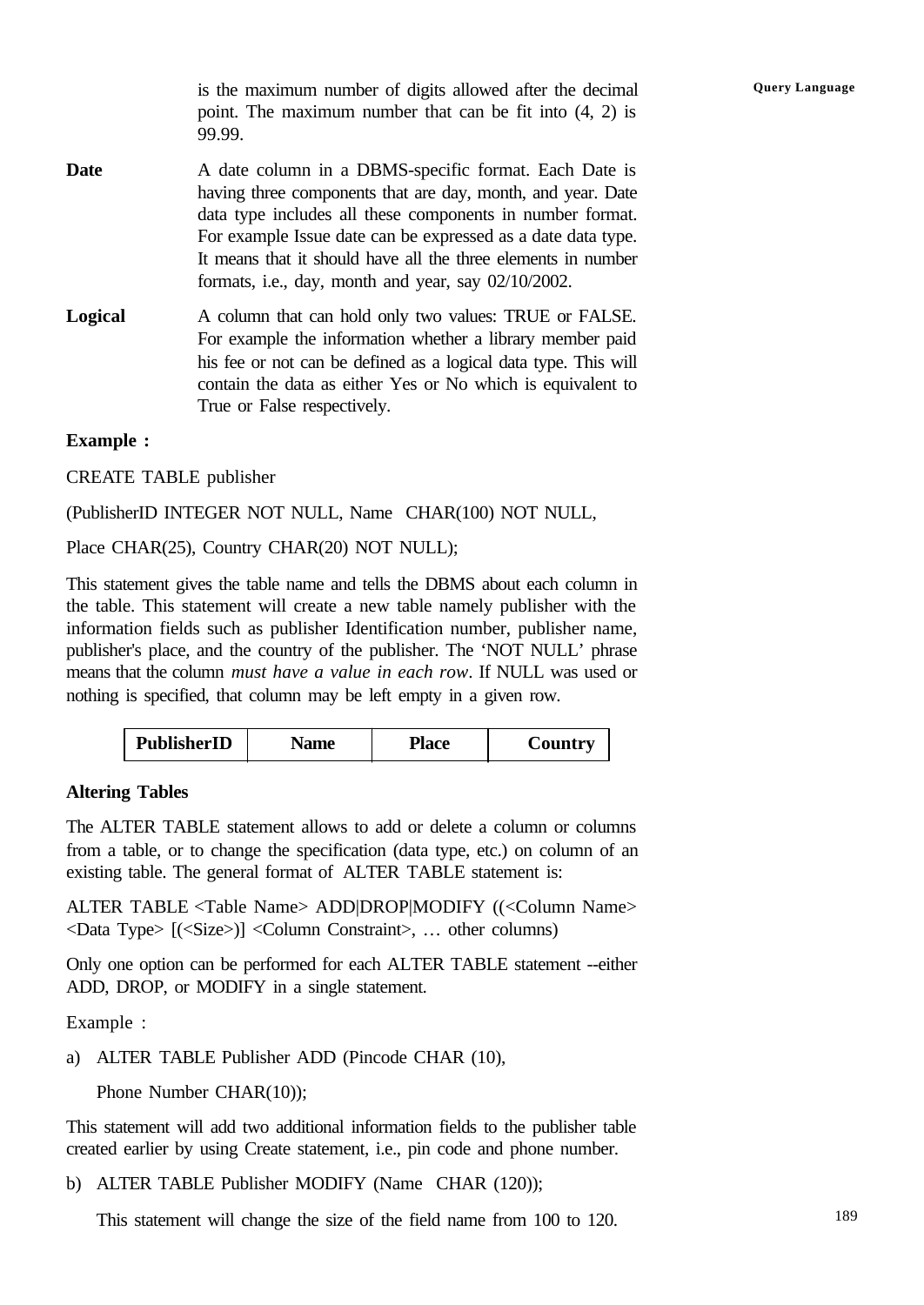c) ALTER TABLE Publisher DROP (Pincode CHAR (10));

This statement will remove the field pin code from the publisher table.

#### **Self Check Exercise**

- 1) A CREATE TABLE command must contain four elemens. What are they?
- 2) What does the specification NOT NULL indicate?
- 3) Write SQL statements for:
	- a) Define a table of relation ISSUERECEIPT with Journal ID, Volume Number, Issue Number, Publication Date, Receiving Date, and Accompanying Material.
	- b) Include Number of pages and Language to the above table
	- c) Remove the Accompanying Material from the table.
	- d) Define a table for Items Details of a store with Item code, name of the item, unit Price of the item, quantity available
	- e) Include reorder level of the item in the above table
- **Note:** i) Write your answer in the space given below.
	- ii) Check your answer with the answers given at the end of this unit.

..................................................................................................... ..................................................................................................... ..................................................................................................... ..................................................................................................... .....................................................................................................

## **12.3 DATA MANIPULATION LANGUAGE**

The Data manipulation Language allows adding, modifying and deleting the content of a database table. The SQL commands used for this are INSERT INTO, UPDATE and DELETE FROM respectively.

The DML also allows retrieving the content of the table. The most important command of these is the SELECT statement, which allows the data retrieval on various conditions and style by using various clauses along with it such as WHERE, LIKE, ORDER BY etc. Some places the SELECT statement is referred as **QML** stands for **Query Manipulation Language.**

#### **Adding Data**

To add rows into a table, the *INSERT* statement is used. The general format of this statement is

INSERT INTO *<Table Name> [(<Column List>)]*

VALUES *(<Value List>);*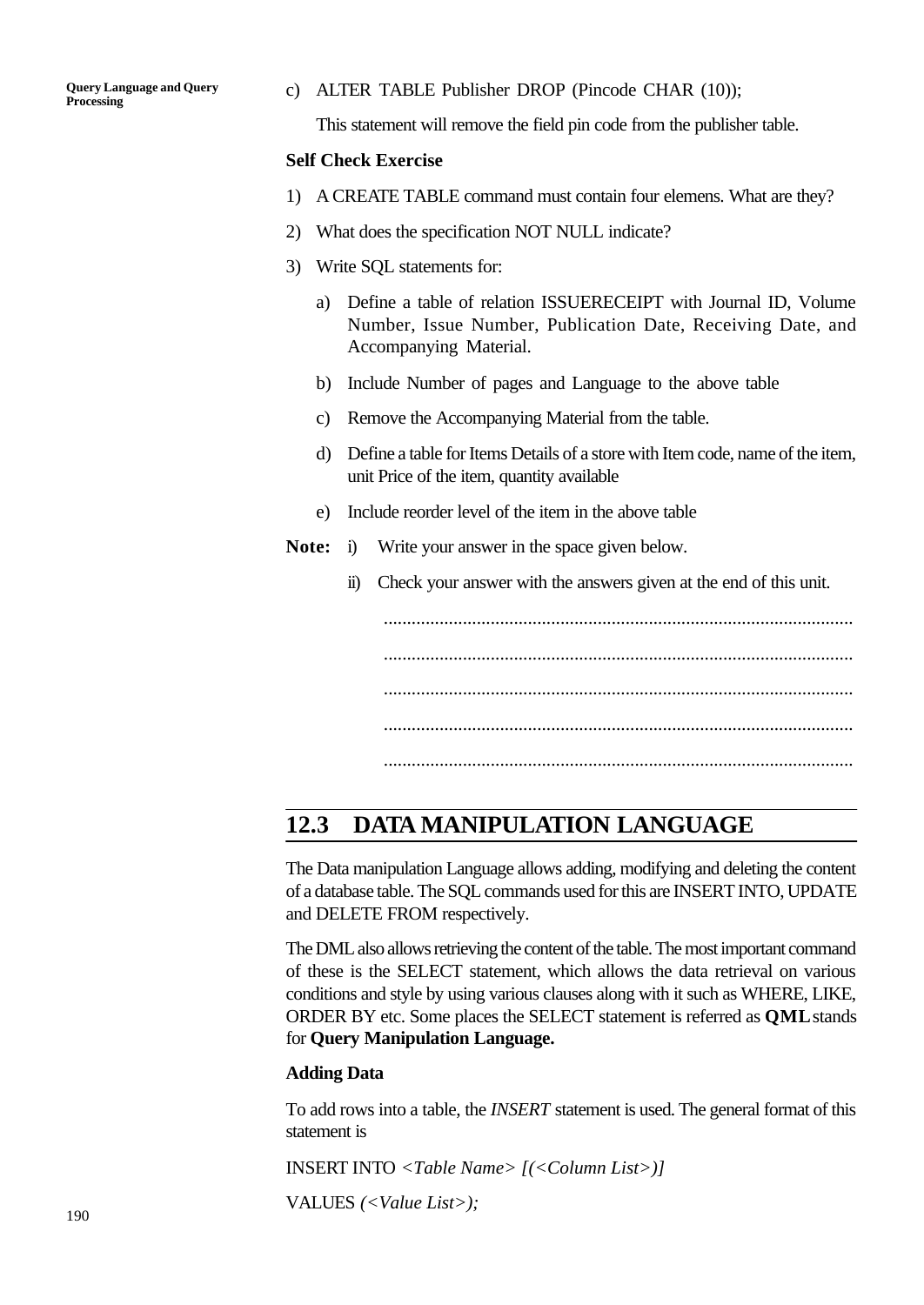#### Examples: **Query Language**

#### a) INSERT INTO Publisher (101, 'IGNOU', 'New Delhi', 'India', '6961845');

This inserts the data into the table, as a new row, column-by-column, in the pre-defined order. The attribute whose values are not mentioned will have null value. In order to change the order of the columns or to enter values in some selected columns, the columns name should be mentioned.

| PublisherID | Name         | Place     | Country | Pincode |
|-------------|--------------|-----------|---------|---------|
|             | <b>IGNOU</b> | New Delhi | India   | 6961845 |

b) INSERT INTO Publisher (Publisher Id, Country, Name)

VALUES (102, 'India', 'Young Printers');

The values of Publisher place, pin code and phone number are left blank.

| PublisherID | Name                  | Place     | Country | Pincode |
|-------------|-----------------------|-----------|---------|---------|
| 101         | <b>IGNOU</b>          | New Delhi | India   | 6961845 |
| 102         | <b>Young Printers</b> |           | India   |         |

#### **Deleting Data**

To remove rows from a table, The DELETE statement is used. The general format of this statement is:

DELETE FROM *Table Name* WHERE *Condition.*

Example:

DELETE FROM Publisher

WHERE Place = 'New Delhi';

This will delete all the rows that contain 'New Delhi', as publisher place.

| PublisherID | Name                  | Place | Country | Pincode |
|-------------|-----------------------|-------|---------|---------|
| 102         | <b>Young Printers</b> |       | India   |         |

In order to delete all the records in the table, don't mention the WHERE condition. For example:

DELETE FROM publisher;

This will remove all the rows from publisher table.

| PublisherID | Name | Place | Country | Pincode |
|-------------|------|-------|---------|---------|
|-------------|------|-------|---------|---------|

#### **Updating Data**

The UPDATE statement is used to update or change records that match the specified criteria. This is accomplished by carefully constructing a where clause.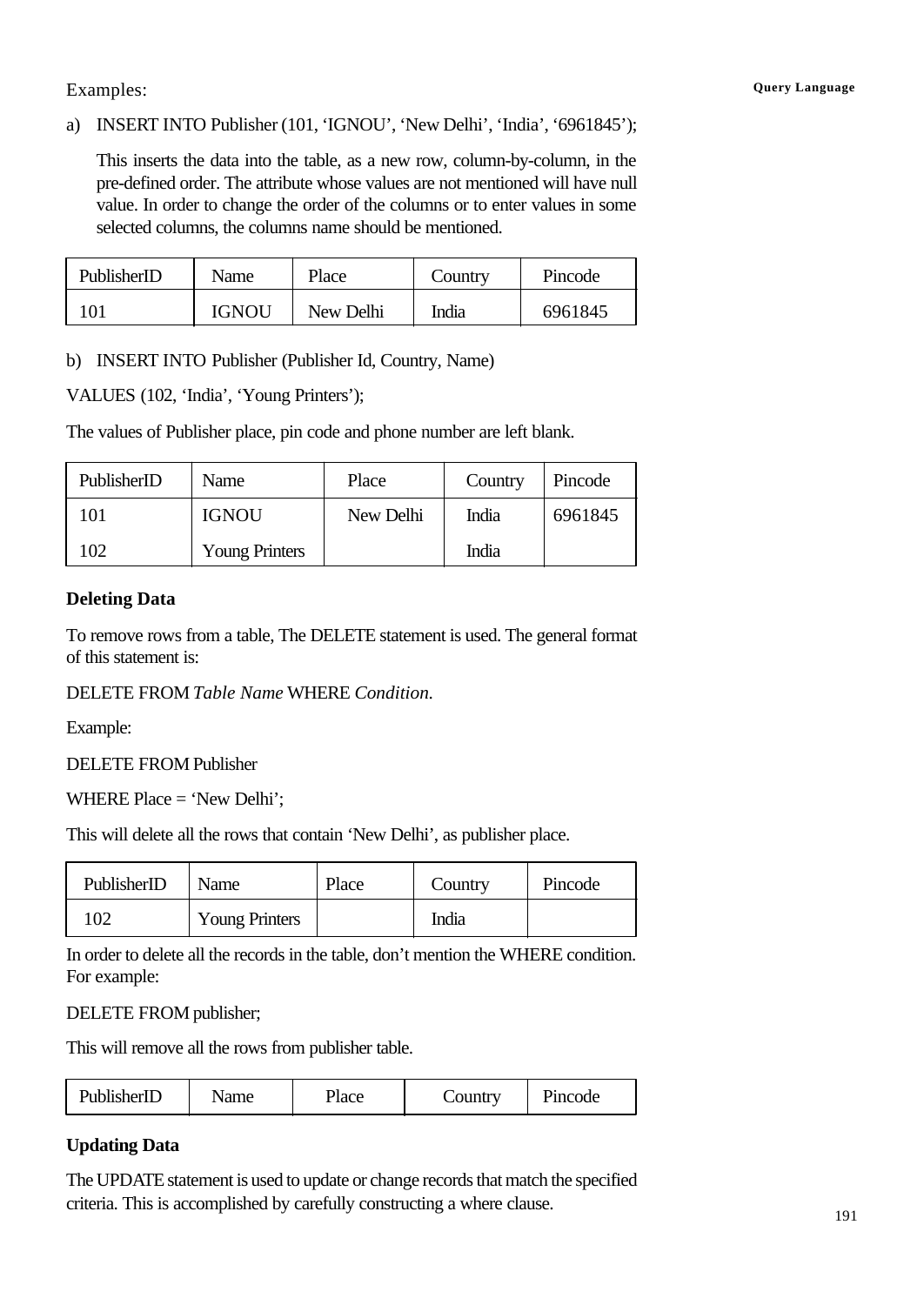UPDATE *<Table Name>*

SET *<Column name> = <value>,[,<Column name> = <value>,..]*

WHERE Condition

Example:

UPDATE Publisher SET PhoneNumber = '1234567'

WHERE Name = "IGNOU";

| PublisherID    | Name                  | Place     | Country | Pincode |
|----------------|-----------------------|-----------|---------|---------|
| 01             | <b>IGNOU</b>          | New Delhi | India   | 1234567 |
| 0 <sub>2</sub> | <b>Young Printers</b> |           | India   |         |

If the WHERE clause is left out, all rows will be updated according to the SET statement. For Example

UPDATE Publisher SET Place="New Delhi";

This will insert "New Delhi" in place column of all rows.

| PublisherID | Name                  | Place     | Country | Pincode |
|-------------|-----------------------|-----------|---------|---------|
| 101         | <b>IGNOU</b>          | New Delhi | India   | 6961845 |
| 102         | <b>Young Printers</b> | New Delhi | India   |         |

#### **Self Check Exercise**

- 1) Write SQL statements to
	- a) Insert data into the above example table
	- b) Insert data into the IssueReciept table of self exercise
	- c) Insert data into the ItemDetails table of self exercise
	- d) Change the publisher place into 'Kolkata' instead of Calcutta
	- e) Change the publisher place into 'Chennai' instead of Madras
	- f) Give a initial quantity of all items as 10 in Item Details
- **Note:** i) Write your answer in the space given below.
	- ii) Check your answer with the answers given at the end of this unit.

..................................................................................................... .....................................................................................................

.....................................................................................................

#### **12.3.1 SELECT Statement**

The SELECT statement is used to query the database and retrieve selected data that match the criteria that you specify. The general format of the SELECT statement is: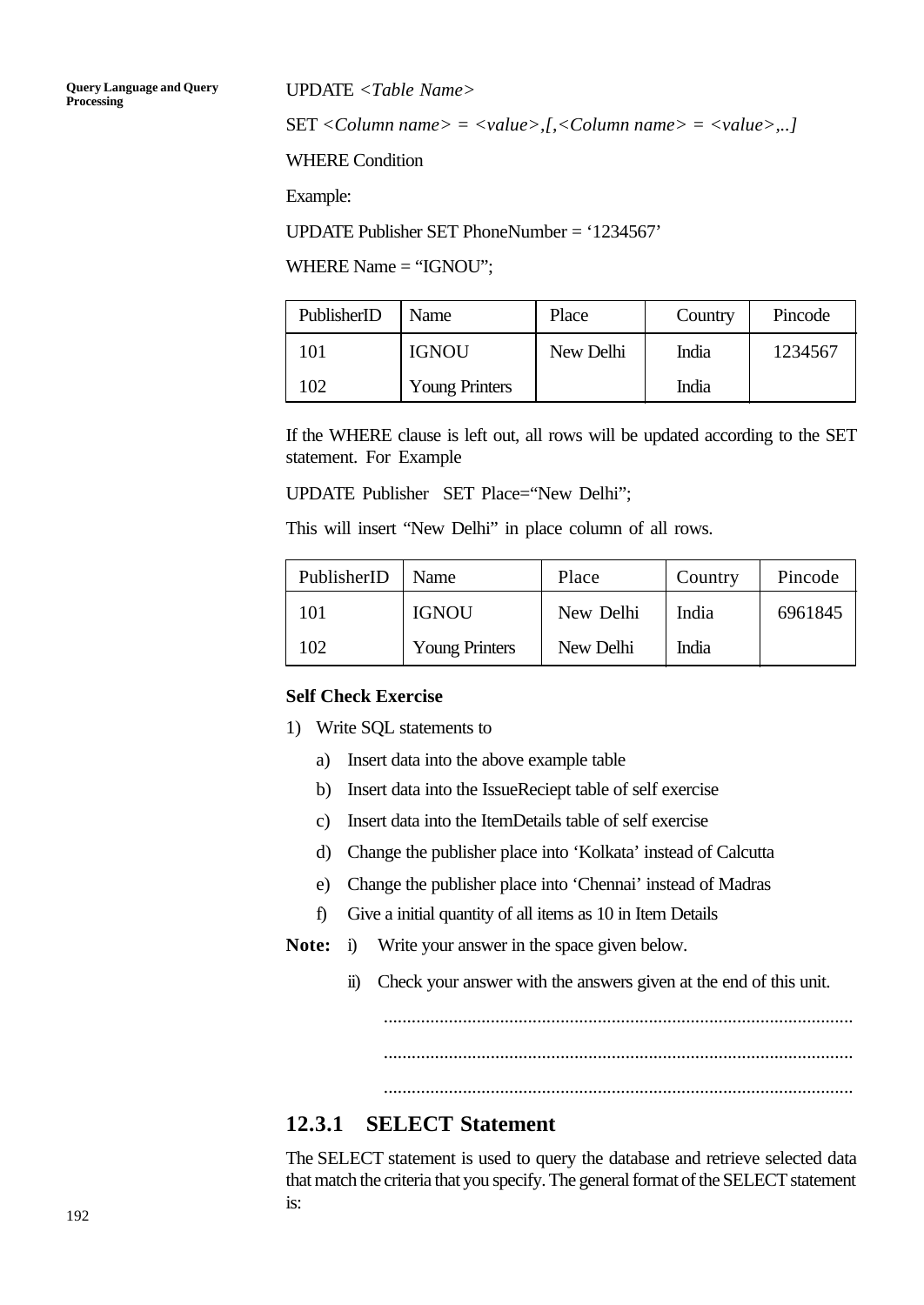#### SELECT [ALL | DISTINCT] column1 [, column2] **Query Language**

FROM table1 [, table2]

[WHERE "conditions"]

[GROUP BY "column-list"]

[HAVING "conditions"]

[ORDER BY "column-list" [ASC | DESC]]

Where **ASC|DESC** allows the ordering to be done in Ascending or Descending order.

The SELECT statement has five main clauses to choose from, although, FROM is the only required clause. Each of the clauses has a vast selection of options, parameters, etc.

Consider the table "serials detail" given below as an example, relate ISSN, Title of the serial, Publisher of the serial, Subject, Keywords and Price.

| <b>ISSN</b>      | <b>Title</b>                                         | <b>Publisher</b>                | <b>Subject</b>         | <b>Keywords</b>                                         | Price            |
|------------------|------------------------------------------------------|---------------------------------|------------------------|---------------------------------------------------------|------------------|
| 0001<br>253X     | <b>ASLIB</b> Proceedings                             | Portland<br>Press Ltd.          | Library<br>Science     | Conference                                              | 270.00           |
| $0002 -$<br>7969 | American Libraries                                   | SOE Human st.                   | Library<br>Science     | Library automation,<br>information technology           | 70.00            |
| $1041 -$<br>7915 | <b>Computer Libraries</b>                            | Information<br>Today Inc.       | Science                | Information Technology.                                 | 92.95            |
| $0340-$<br>0352  | <b>IFLA</b> Journal                                  | <b>KG</b> saur Verlag           | Library<br>Science     | <b>Library Associations</b>                             | 80.85            |
| $1057 -$<br>2317 | The International<br>information &<br>library review | <b>Academic Press</b>           | Information<br>science | Library, information,<br>technology, Bibliometrics      | 195.00           |
| 1532-<br>2882    | <b>JASIST</b>                                        | At. Wiley<br>Interscience       | Science                | Technology, Information<br>Science, Management          | 1490             |
| 3300-<br>2887    | Scientrometrics                                      | Kluwer<br>Academic<br>Publisher | Scientro-<br>metrics   | <b>Bibliometrics, Citation</b>                          | 1214             |
| $0018 -$<br>0528 | Herald of Library<br>Science                         | Lucknow<br>University           | Library<br>Science     | Citation Analysis.<br>Library automation                | 10 <sup>10</sup> |
| 0018-<br>8441    | <b>IASLIC</b> Bulletin                               | <b>ISALIC</b>                   | Library                | Library Associations,<br>Management                     | 5                |
| 0970-<br>47728   | <b>ILA</b> bulletin                                  | $\mathbf{II} \cdot \mathbf{A}$  | Library<br>Association | Library Science,<br>Library Management,<br>Associations | 55               |

#### **Serials Detail table**

Now, to see the subject and keywords of each serial, use the SELECT statement as:

SELECT Title, subject, keywords

FROM serialdetail;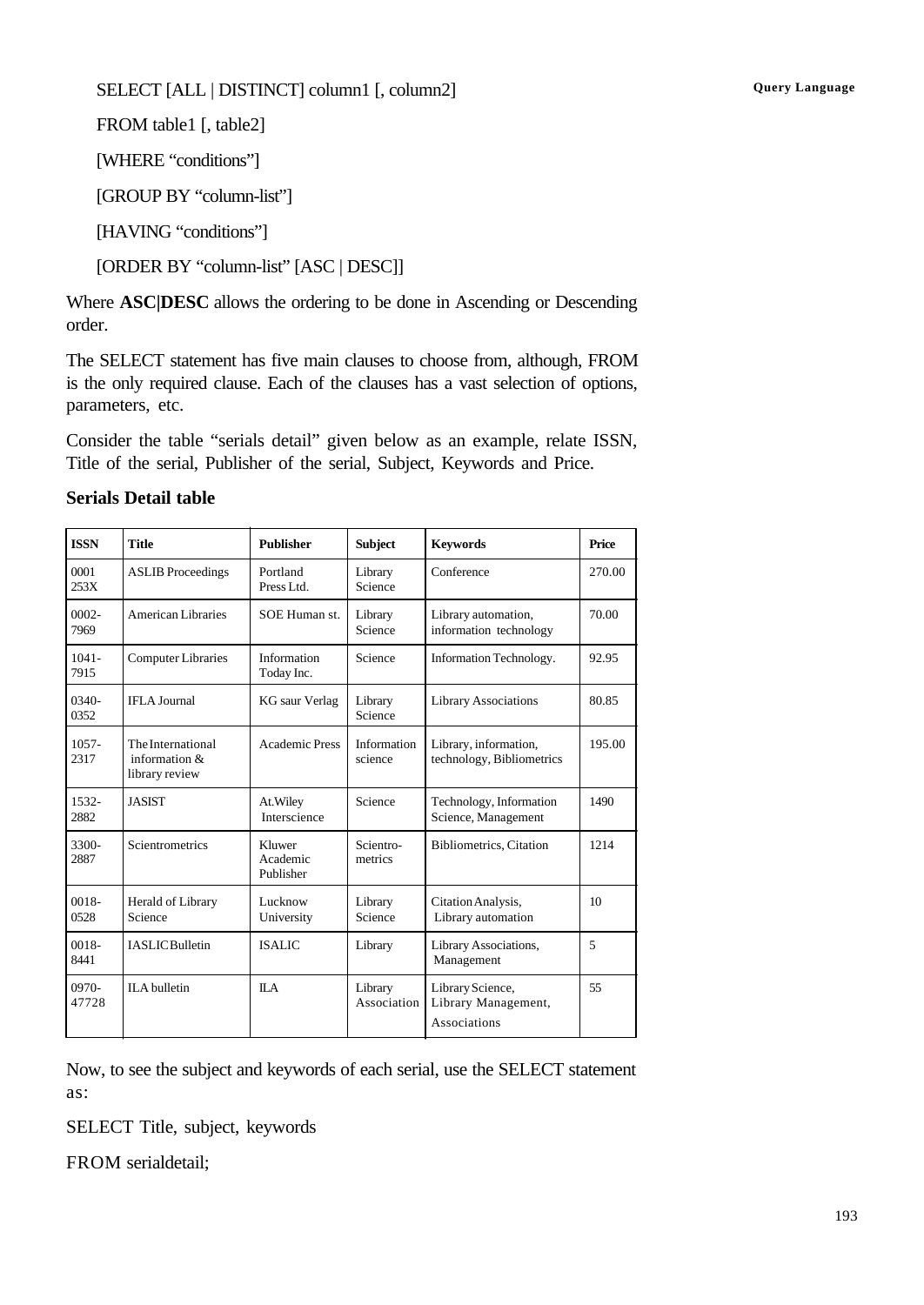**Query Language and Query Processing**

The following is the results of your *query:*

| <b>Title</b>                                                                                          | <b>Subject</b>                                           | <b>Keyword</b>                                                                                |
|-------------------------------------------------------------------------------------------------------|----------------------------------------------------------|-----------------------------------------------------------------------------------------------|
| <b>ASLIB</b> Proceedings<br><b>American Libraries</b>                                                 | <b>Library Science</b><br><b>Library Science</b>         | Conference<br>Library automation,<br>information technology                                   |
| <b>Computer Libraries</b><br><b>IFLA</b> Journal<br>The International information<br>& library review | Science<br><b>Library Science</b><br>Information science | Information Technology.<br><b>Library Associations</b><br>Library, information,<br>technology |
| <b>JASIST</b>                                                                                         | Science                                                  | Technology, Information<br>Science, Management                                                |
| Scientrometrics                                                                                       | Scientrometrics                                          | <b>Bibliometrics</b> , Citation                                                               |
| Herald of Library Science                                                                             | <b>Library Science</b>                                   | Citation Analysis, Library<br>automation                                                      |
| <b>IASLIC Bulletin</b>                                                                                | Library                                                  | Library Associations,<br>Management                                                           |
| <b>ILA</b> bulletin                                                                                   |                                                          | Library Association Library Science, Library<br>Management, Associations                      |

To get all columns of a table without typing all column names the asterisks (wild card) can be used. For example:

SE`LECT \* FROM *TableName;*

#### **Conditional Selection or WHERE Clause**

Consider another table of library members

#### **membership**

| <b>IDNo</b> | <b>FirstName</b> | LastName | <b>Designation</b>      | <b>Member</b><br><b>Type</b> | <b>ValidUpto</b> | <b>Books</b><br><b>Issued</b> |
|-------------|------------------|----------|-------------------------|------------------------------|------------------|-------------------------------|
| 805         | Chandra Bhushan  | Singh    | Scientist <sub>C</sub>  | A                            | 31/12/2005       | 4                             |
| 810         | Mukesh           | Pund     | <b>Scientist B</b>      | A                            | 31/12/2003       | 6                             |
| 667         | K.S.R            | Nair     | Stenographer            | C                            | 30/04/2004       | 1                             |
| 696         | Vinod Kumar      | Gupta    | Scientist E11           | A                            | 31/12/2002       | 3                             |
| 787         | Salim            | Ansari   | <b>JSA</b>              | B                            | 31/12/2002       | 6                             |
| 507         | <b>Narendra</b>  | Kumar    | Scientist <sub>E1</sub> | A                            | 31//03/2005      | $\overline{2}$                |
| 730         | Kamla            | Kujur    | <b>JSA</b>              | C                            | 31/12/2006       | 8                             |
| 540         | RajeSingh        | Chuahan  | UDC                     | C                            | 31/03/2004       | 4                             |
| 623         | C, R, R          | Pillai   | <b>KPO</b>              | D                            | 31/12/2005       | $\overline{2}$                |

The *WHERE* clause is used to specify that only certain rows of the table are displayed, based on the criteria described in that *WHERE* clause. For example if you wanted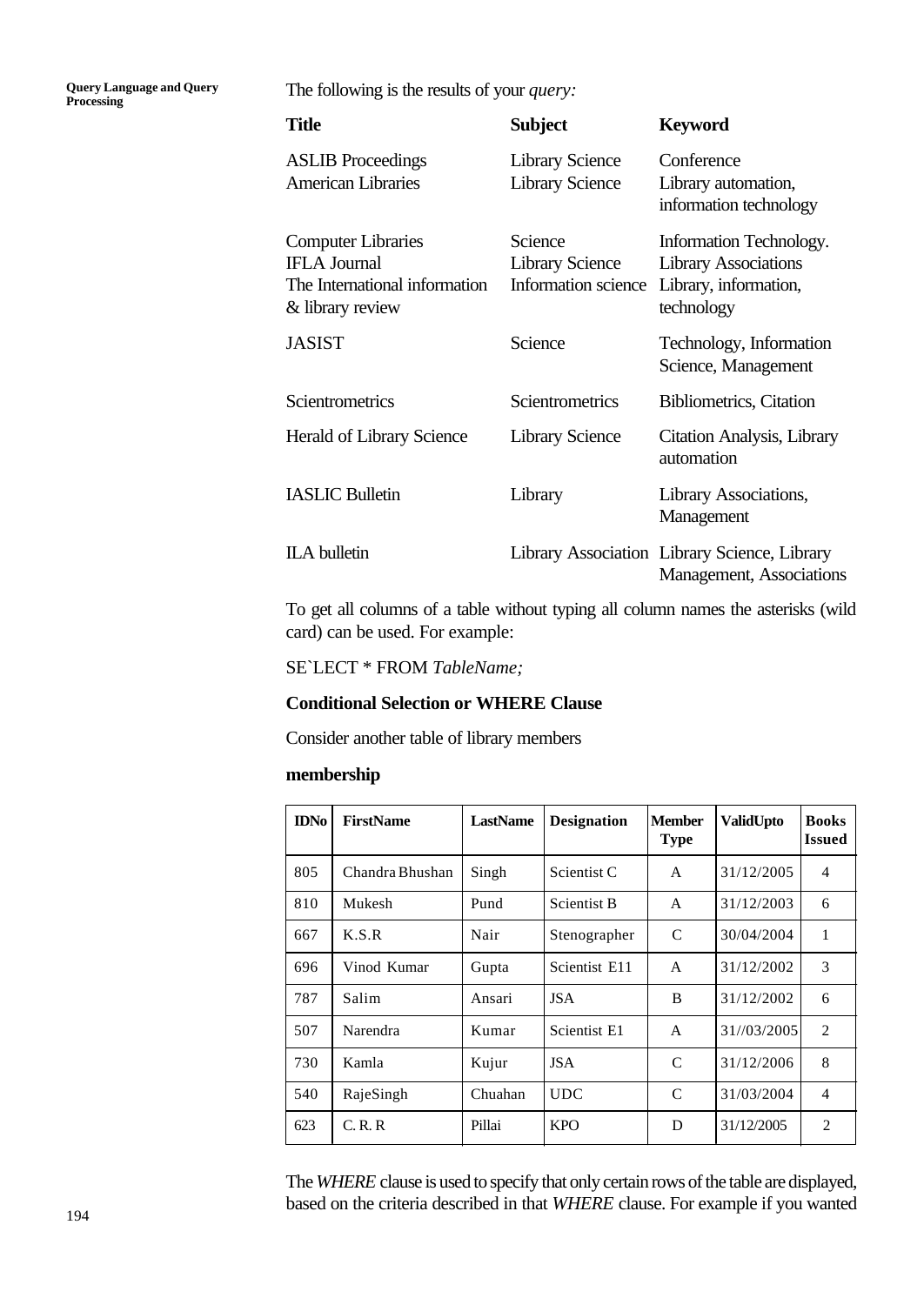to see the Member's IDNos, who have issued 5 or more books, use the following: Query Language

#### SELECT **MemberIDNo**

FROM membership

WHERE booksissued>=5;

Notice that the  $\geq$  (greater than or equal to) sign is used, as we wanted to see those who issued 5 or more books. This displays:

**Member ID No** 787 730

#### **Relational Operators**

There are six Relational Operators in SQL, they are

|                           | <b>Equal</b>                    |
|---------------------------|---------------------------------|
| $\sim$ or != (see manual) | <b>Not Equal</b>                |
| ✓                         | <b>Less Than</b>                |
|                           | <b>Greater Than</b>             |
| <=                        | <b>Less Than or Equal To</b>    |
| >=                        | <b>Greater Than or Equal To</b> |

The *Where* description, booksissued>=5, is known as a *condition* (an operation which evaluates to True or False). The same can be done for text columns. The text values should be enclosed in qoates.

SELECT MemberIDNo FROM membership WHERE MembershipType="A";

This displays the ID Numbers of Category 'A' members. As given below

**MemberIDNo** 805 810 696 507

The AND operator joins two or more conditions, and displays a row only if that row's data satisfies ALL conditions listed (i.e. all conditions hold true). Both sides of the AND condition must be true in order for the condition to be met and for those rows to be displayed. For example, to display all type 'A' members, who issued 2 or more books, use:

SELECT MemberIDNo FROM membership WHERE NoofbooksIssued>=2 AND Member Type='A';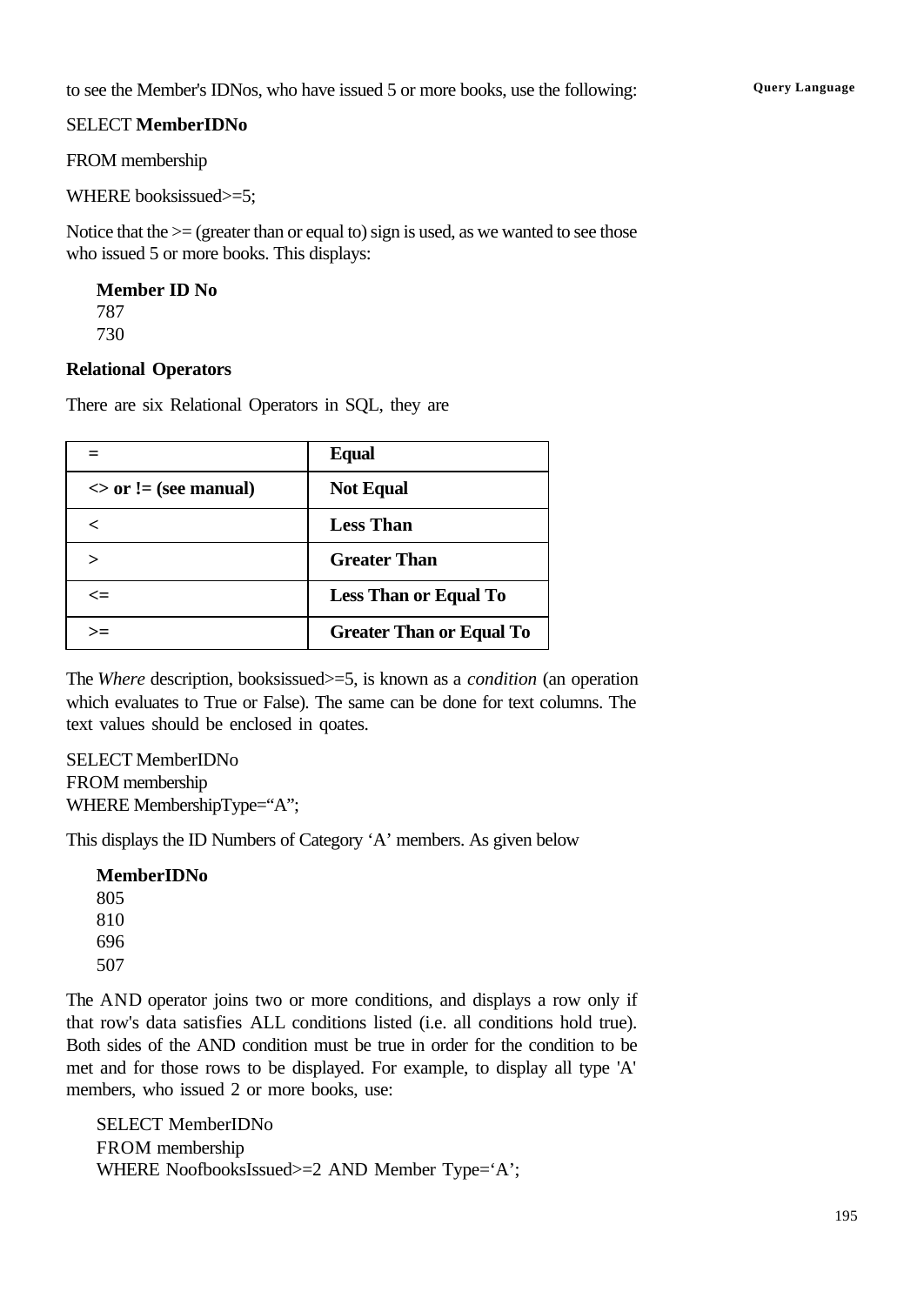Result:

**MemberIDNo** 805 810 696

The OR operator joins two or more conditions, but returns a row if ANY of the conditions listed hold true. However, either side of the OR operator can be true and the condition will be met, hence, the rows will be displayed. With the OR operator, either side can be true or both sides can be true. To see all who issued less than 5 books or category 'C' members, use the following query:

SELECT MemberIDNo, FROM Membership WHERE BooksIssued>2 OR Member Type='C';

Result:

**MemberIDNo**

You can combine AND & OR for example:

SELECT MemberIDNo, FROM membership WHERE BooksIssued<5 AND validUpto = 31/12/2002 OR Member Type  $=$  'C'

Result:

**MemberIDNO** 667 696 730 540

First, SQL finds the rows where the Books issued is less than 5 and valid upto 31/12/2002 then taking this new list of rows, SQL then sees if any of these rows satisfies the previous AND condition or the condition that the member type equal to C. Subsequently, SQL only displays this second new list of rows, keeping in mind that anyone with member type 'C' will be included as the OR operator includes a row if either resulting condition is True.

To generalize this process, SQL performs the AND operations to determine the rows where the AND operations hold true then these results are used to compare with the OR conditions. SQL only displays those remaining rows where any of the conditions joined by the OR operator hold true. Mathematically, SQL evaluates all of the conditions, then evaluates the AND "pairs", and then evaluates the OR's. Both the operators are evaluated from left to right. To have an example, for a given row for which the DBMS is evaluating the SQL statement WHERE clause to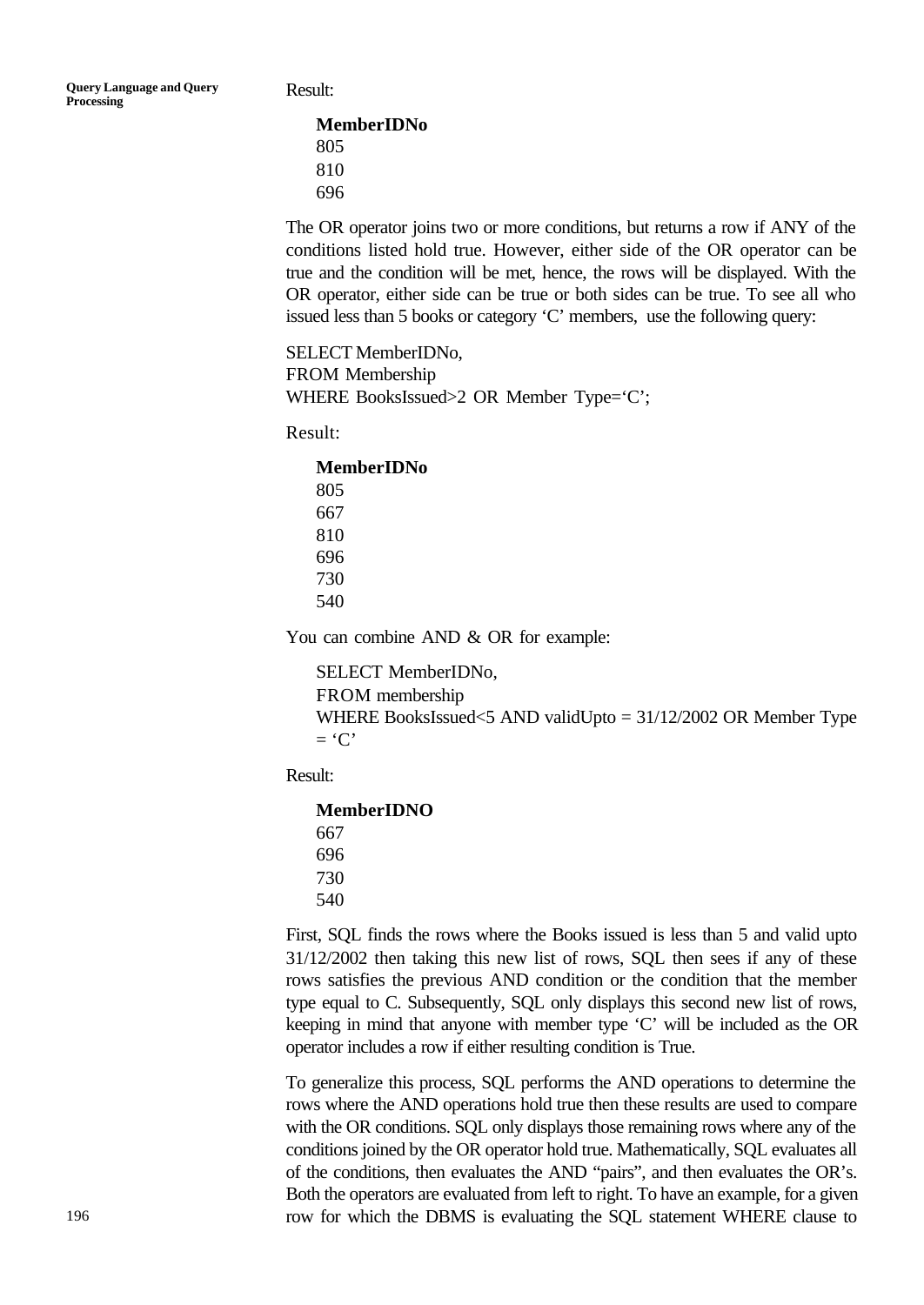determine whether to include the row in the query result (the whole WHERE clause **Query Language** evaluates to True), the DBMS has evaluated all of the conditions, and is ready to do the logical comparisons on this result:



The result is True, and the row passes the query conditions. Be sure to see the next section on NOT's, and the order of logical operations.

If you want to perform OR's before AND's, then parentheses are to be used.

NOT is a unary operator that evaluates one condition, reversing its value, whereas, AND's & OR's evaluate two conditions. All NOT's are performed before any AND's or OR's. SQL order of Logical Operations (each operates from left to right) is:

1) NOT 2) AND 3) OR

#### **IN & BETWEEN**

An easier method of using compound conditions uses IN or BETWEEN. The IN conditional operator is really a set membership test operator. That is, it is used to test whether or not a value (stated before the keyword IN) is "in" the list of values provided after the keyword IN.

SELECT column-list FROM "list-of-tables" WHERE column IN (list-of-values);

For example, if you wanted to list all Stenographer and UDC (refer to membership table):

SELECT Firstname, LastName FROM Membership WHERE Designation IN ('Stenographer', 'UDC');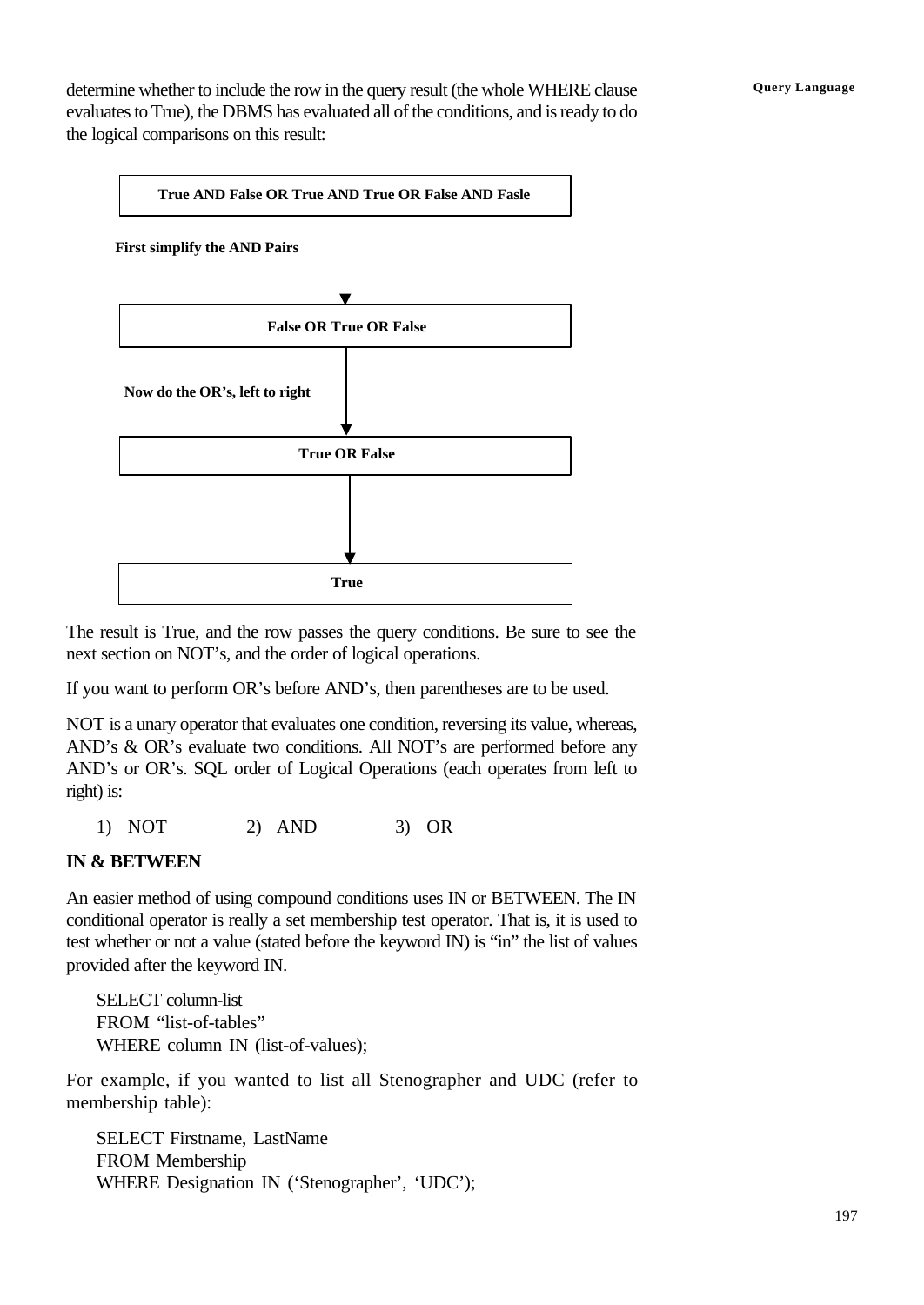This gives the same result of the compound condition statement using OR:

SELECT Firstname, LastName FROM Membership WHERE Designation = 'stenographer' OR Designation= 'UDC'

Result:

| <b>FirstName</b> | LastName |
|------------------|----------|
| K.S.R            | Nair     |
| RajeSingh        | Chuahan  |

As you can see, the IN operator is much shorter and easier to read when you are testing for more than two or three values. You can also use **NOT IN** to exclude the rows in your list.

The **BETWEEN** conditional operator is used to test to see whether or not a value (stated before the keyword **BETWEEN**) is "between" the two values stated after the keyword **BETWEEN**

SELECT column-list FROM "list-of-tables" WHERE column BETWEEN value1 AND value2

For example to list those who issued 3 to 10 books, use:

SELECT FirstName, LastName FROM Membership WHERE BooksIssued BETWEEN 3 AND 10;

Result:

| <b>FirstName</b> | LastName |
|------------------|----------|
| Chandra Bhushan  | Singh    |
| Mukesh           | Pund     |
| Vinod Kumar      | Gupta    |
| Salim            | Ansari   |
| Kamla            | Kujur    |
| RajeSingh        | Chuahan  |

This will give the same result as the following statement without BETWEEN

SELECT First Name, Last Name FROM Membership WHERE BooksIssued >=3 AND BooksIssued <=10;

LIKE Clause

From the Membership table, to list out all people whose designation started with "Sci"; use

SELECT FirstName, LastName FROM Membership WHERE Designation LIKE 'Sci%';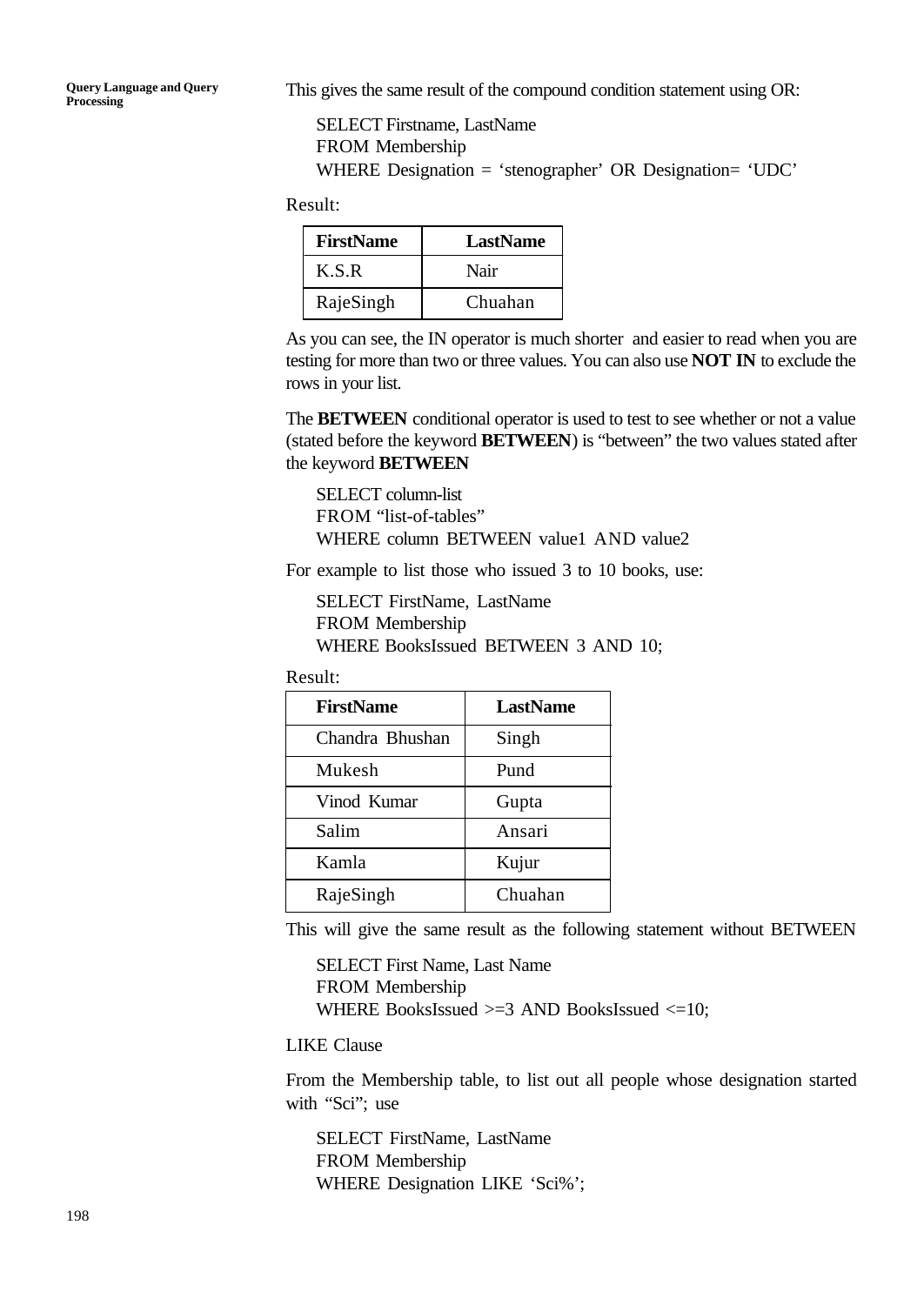| <b>First Name</b> | <b>Last Name</b> |
|-------------------|------------------|
| Chandra Bhushan   | Singh            |
| Mukesh            | Pund             |
| Vinod Kumar       | Gupta            |
| Narendra          | Kumar            |

The percent sign (%) is used to represent any possible character (number, letter, or punctuation) or set of characters that might appear after the "S". To find those people with Last Name ending in "S", use '%S', or if you wanted the "S" in the middle of the word, try '%S%'. The '%' can be used for any characters in the same position relative to the given characters. NOT LIKE displays rows not fitting the given description.

The DISTINCT clause is used to select the "distinct" or unique records in the query results. If you would like to retrieve just the unique records in specified columns, you can use the "DISTINCT" keyword. DISTINCT will discard the duplicate records for the columns you specified after the "SELECT" statement: For example:

SELECT DISTINCT MemberType FROM Membership;

This statement will return all of the unique Membership Types in the table.

### **12.4.2 Aggregate Functions**

There are five important *aggregate functions:* SUM, AVG, MAX, MIN, and COUNT. They are called aggregate functions because they summarize the results of a query, rather than listing all of the rows.

- SUM () gives the total of all the rows, satisfying any conditions, of the given column, where the given column is numeric.
- AVG () gives the average of the given column.
- MAX () gives the largest figure in the given column.
- MIN () gives the smallest figure in the given column.

COUNT(\*)gives the number of rows satisfying the conditions.

Looking at the tables at the top of the document, let's look at three examples:

SELECET SUM (BooksIssued), AVG (BooksIssued) FROM Membership;

This query shows the total of the Issued Books in the table, and the average books Issued by a member in the table.

Result:

| <b>SUM(BooksIssued)</b> | <b>AVG(BooksIssued)</b> |
|-------------------------|-------------------------|
|                         |                         |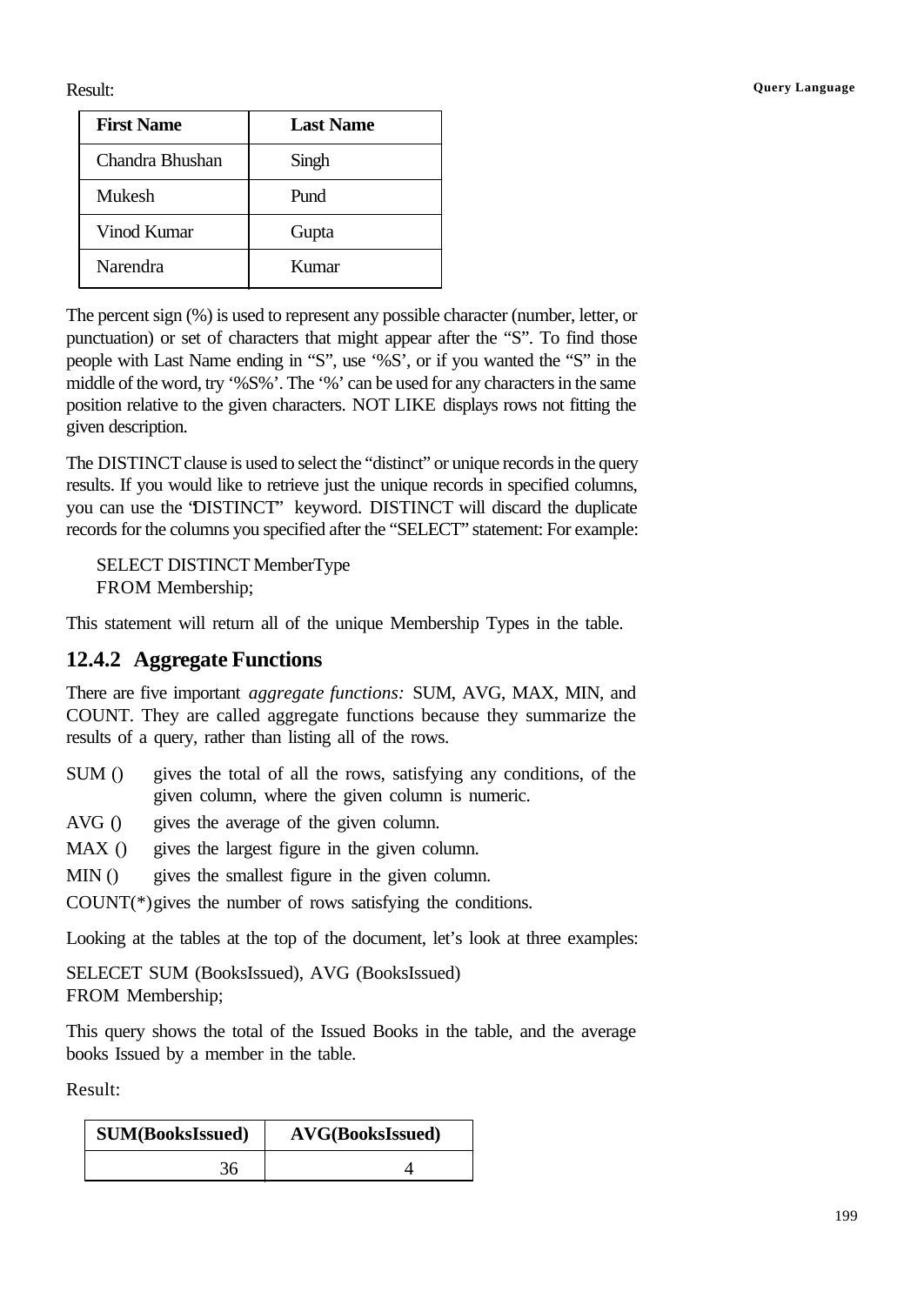SELECT MIN (BooksIssued) FROM Membership WHERE MemberType='C';

Result:

| MIN(BooksIssued) |  |
|------------------|--|
|                  |  |

This query gives the Lowest number of the Books Issued by a Category "C" member.

SELECT COUNT **(\*)** FROM Membership WHERE MemberType='A';

Result:

| $COUNT(*)$ |  |
|------------|--|
|            |  |

This query tells you how many Type 'A' members are there in the table.

#### GROUP BY

The GROUP BY clause will gather all of the rows together that contain data in the specified column(s). The syntax is:

SELECT *column list* FROM *list-of tables* GROUP BY *column list*

This can best be explained by an example:

Let's say you would like to retrieve a list of the maximum number of books issued in each member type:

SELECT MAX (BooksIssued), MemberType FROM Membership GROUP BY MemberType;

This statement will select the maximum books issued for the members in each unique Member type.

Result:

| <b>MAX(BooksIssued)</b> | <b>MemberType</b>           |
|-------------------------|-----------------------------|
|                         |                             |
|                         | В                           |
|                         | $\mathcal{C}_{\mathcal{C}}$ |
|                         |                             |

**HAVING** 

The HAVING clause allows you to specify conditions on the rows for each group in other words, which rows should be selected will be based on the specified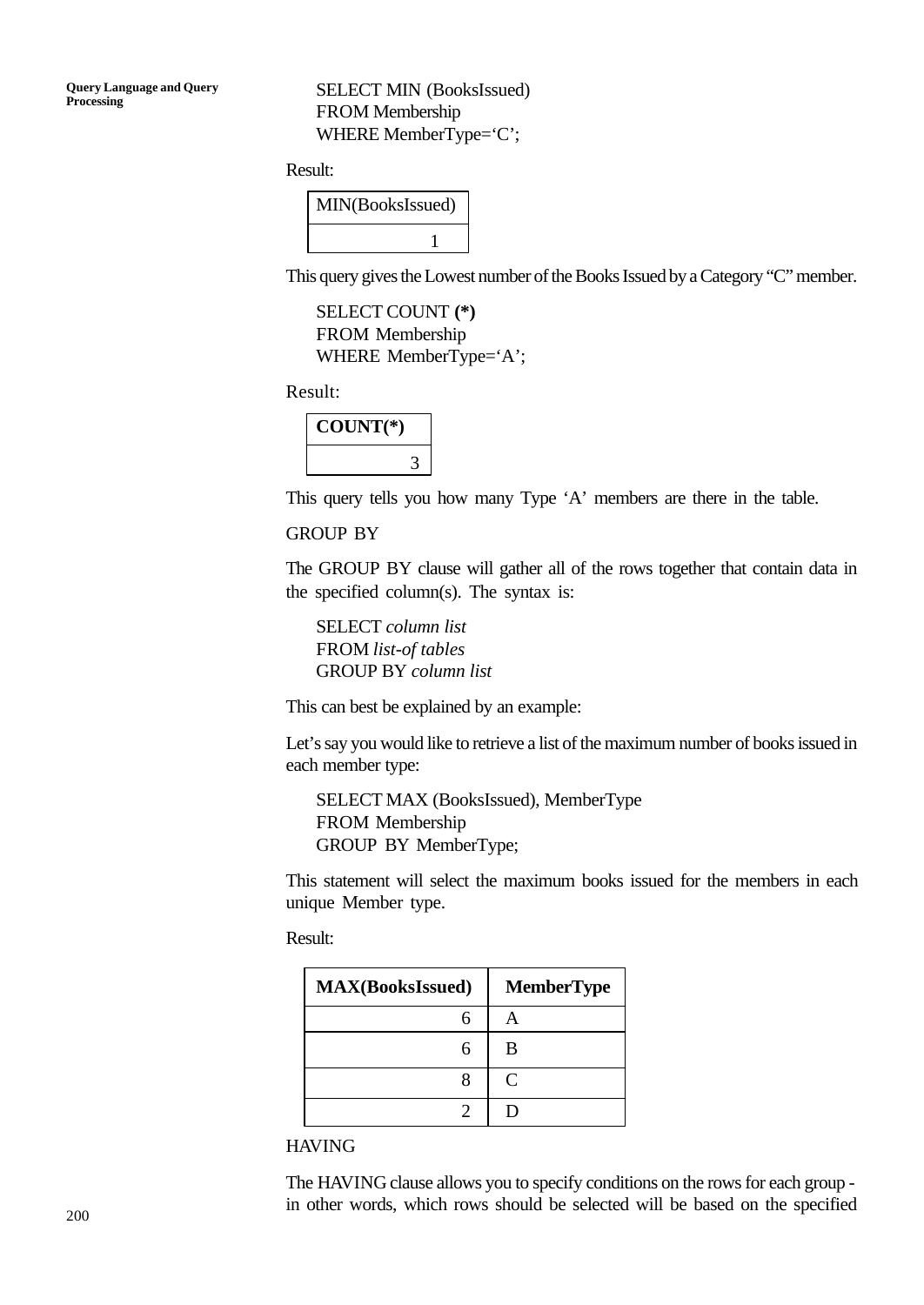SELECT *column list* FROM *list-of tables* GROUP BY *column list* HAVING *Condition*

#### Example:

SELECT MemberType, AVG(BooksIssued) FROM Membership GROUP BY Member Type HAVING AVG(BooksIssued) > 4;

#### Result:

| <b>MemberType</b> | <b>AVG(Books Issued)</b> |
|-------------------|--------------------------|
|                   |                          |
|                   | 4.33                     |

#### **Self Check Exercise**

- 1) Write SQL statements to
	- a) list all items with reorder level less than 2 Item Details table
	- b) list all items in alphabetical order from Item Details table
	- c) to find out which item has the maximum available quantity from Item Details table
	- d) list the journals with CDs accompanied with them from IssueReceipt table
	- e) list the unique journals in different language group from SerialsDetails table
	- f) list the serials in different subject group from SerialsDetails table
	- g) On which subjects the serials are available from SerialsDetails table
	- h) How many Library science serials are available which costs less than 50\$ from SerialsDetails table.
- 2) What are the possible value constraints of an attribute?
- **Note:** i) Write your answer in the space given below.
	- ii) Check your answer with the answers given at the end of this unit.

..................................................................................................... ..................................................................................................... ..................................................................................................... ..................................................................................................... .....................................................................................................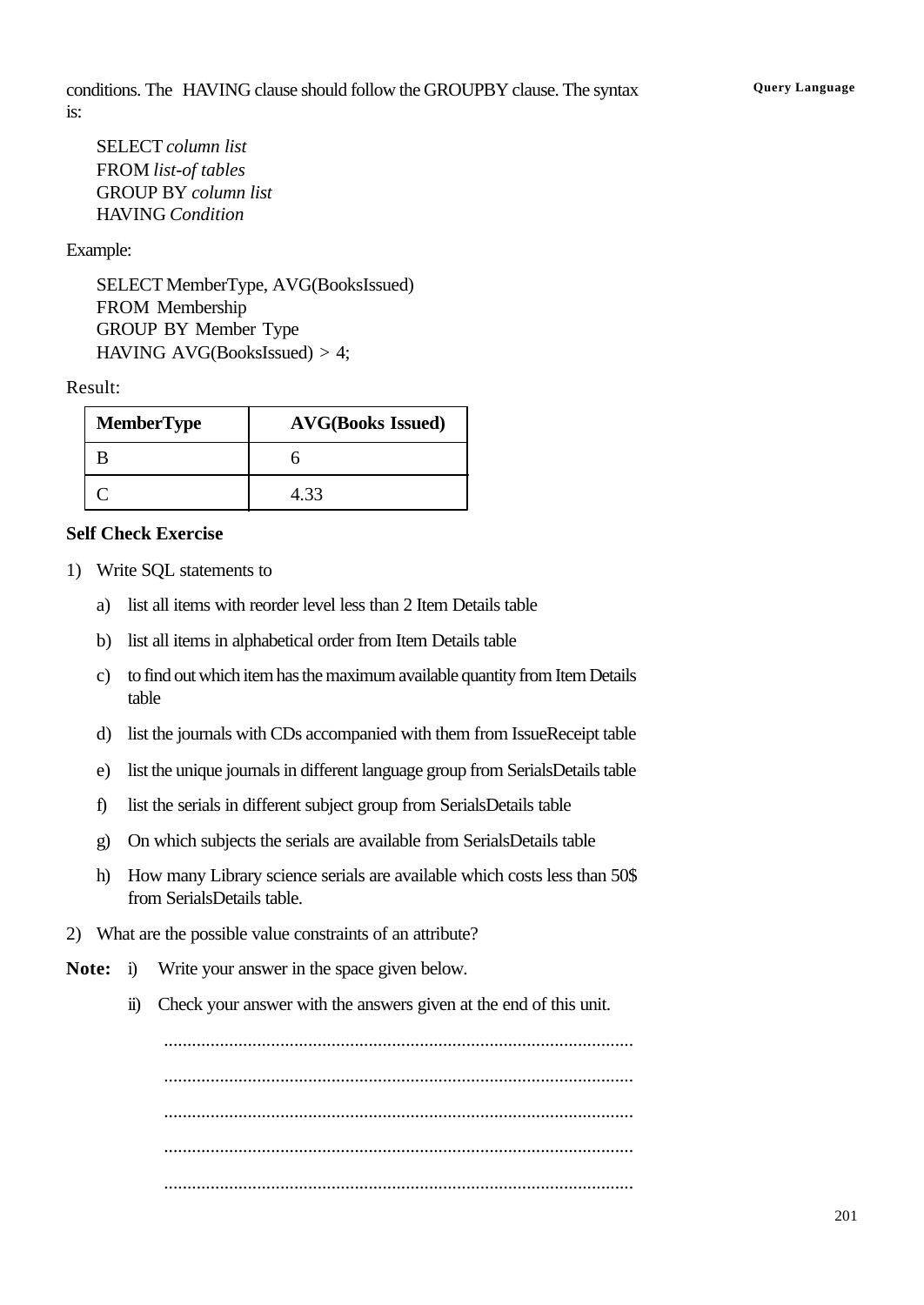Good database design suggests that each table lists the data about a single entity only, and detailed information can be obtained in a relational database, by using additional tables, and by using a join. A join is used when a SQL query requires data from more than one table on a database. Rows in one table may be joined with rows in another according to common values existing in corresponding columns. There are two types of Joins condition: equi-join and non\_equi\_join.

When two tables are joined, they must share a common key or join key, which defines how rows in the table corresponds to each other.

First, take a look at these example tables:

#### **SerialsDetails**

| <b>ISSN</b> | <b>Title</b>                                         | <b>Subject</b>      | <b>Type</b> |
|-------------|------------------------------------------------------|---------------------|-------------|
|             | $0001253X$   ASLIB Proceedings                       | Library Science     | P           |
|             | 0002-7969   American Libraries                       | Library Science     | P           |
|             | 1041-7915   Computer Libraries                       | Science             | S           |
|             | 0340-0352   IFLA Journal                             | Library Science     | P           |
| 1057-2317   | The International information $\&$<br>library review | Information science | P           |

#### **Publisher**

| <b>PublisherID</b> | <b>Name</b>                      | <b>Address</b>                                      | Country                     |
|--------------------|----------------------------------|-----------------------------------------------------|-----------------------------|
| 001                | Portland Press Ltd.              | Whitehall Industrial Estate,<br>Colchester          | United Kingdom              |
| 002                | <b>SOE Human Street.</b>         | Chicago, IL 60611                                   | United States of<br>America |
| 003                | <b>Information Today</b><br>Inc. | 143 old Marton pipe,<br>Medford                     | New Jersi                   |
| 004                | KG Saur Verlag                   | Ortester 8,munchem                                  | France                      |
| 005                | <b>Academic Press</b>            | 32 James Town Road,<br>London                       | United Kingdom              |
| 006                | At. Wiley Interscience           | 1320 fenwick lane,<br>silverspring                  | United Kingdom              |
| 007                | Kluwer Academic<br>Publisher     | 3300 AA dorrecht                                    | <b>NetherLand</b>           |
| 008                | Lucknow University               | C-239, Indira Nagar,<br>Lucknow                     | India                       |
| 009                | <b>ISALIC</b>                    | Kankurgati, Calcutta                                | India                       |
| 010                | <b>ILA</b>                       | Flat 201, Ansal Building,<br>Mukherjee Nagar, Delhi | India                       |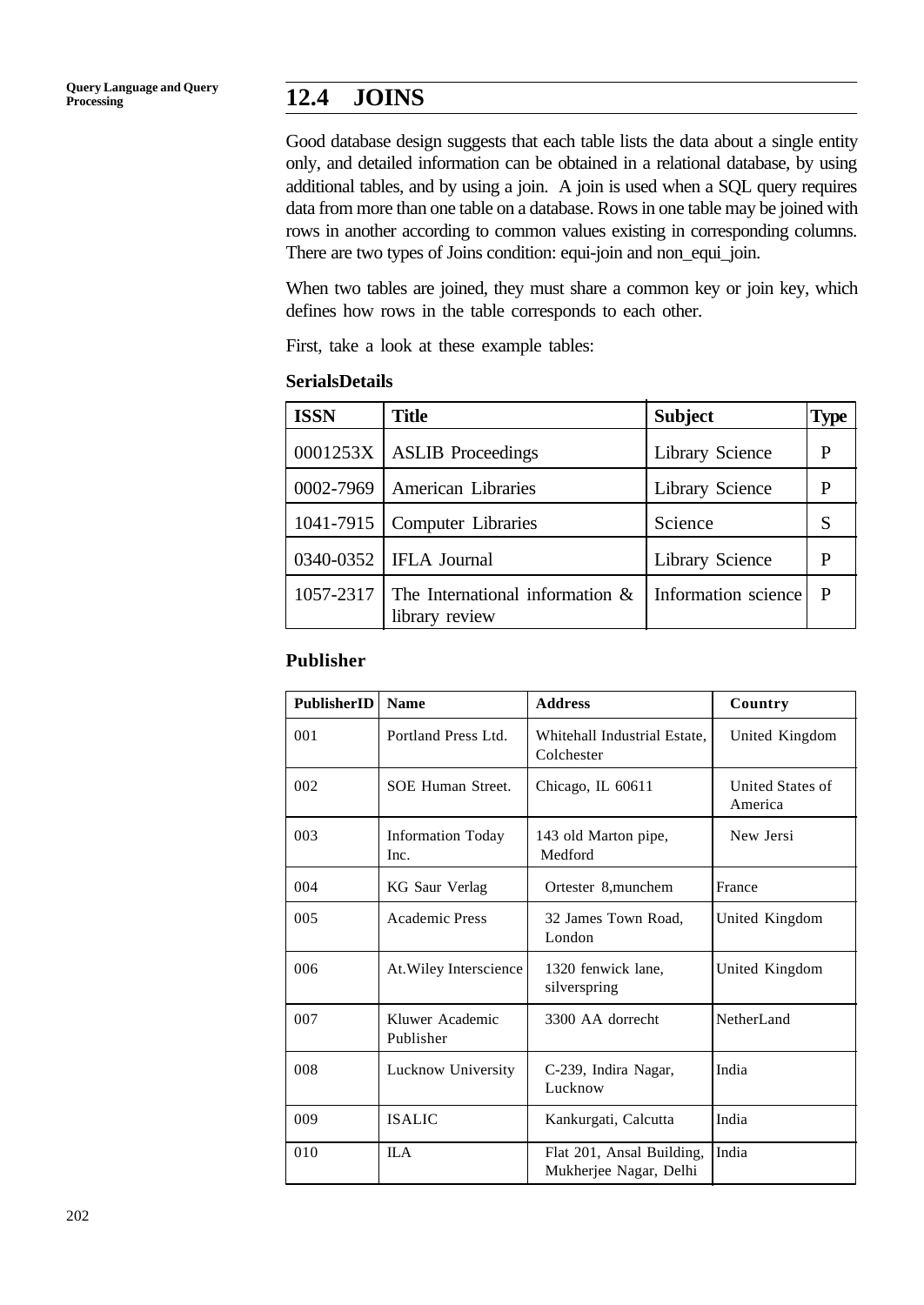#### **Acquisition Query Language**

| serialID  | VendorID | <b>Copies</b>          |
|-----------|----------|------------------------|
| 0001253X  | 001      |                        |
| 1041-7915 | 003      | $\mathcal{R}$          |
| 1057-2317 | 005      |                        |
| 0002-7969 | 010      | 12                     |
| 0340-0352 | 004      | 6                      |
| 002-7969  | 002      | $\mathfrak{D}_{\cdot}$ |

#### **Keys**

A *primary key* is a column or set of columns that uniquely identifies the rest of the data in any given row. For example, in the Serials Detail table, the ISSN column uniquely identifies that row. This means two things: no two rows can have the same ISSN, and, even if two serials have the same Title, subject and type, the ISSN column ensures that the two serials are different.

A *foreign key* is a column in a table where that column is a primary key of another table, which means that any data in a foreign key column must have corresponding data in the other table where that column is the primary key. This correspondence is known as *referential integrity* in DBMS. For example, in the acquisition table, both the ISSN and VenderID are foreign keys to Serials Detail and Publisher tables respectively. This referential integrity helps in deletion and up-dation as a row from the primary key column is deleted or updated, the value of the foreign key in those other tables will also be deleted or updated.

The purpose of these *keys* is that data can be related across tables, without having to repeat data in every table; this is the power of relational databases. The term "relationships" (often termed "relation") usually refers to the relationships among primary and foreign keys between tables. This concept is important because when the tables of a relational database are designed, these relationships must be defined because they determine which columns are or are not primary or foreign keys.

A *One-to-one relationship* means that you have a primary key column that is related to a foreign key column, and that for every primary key value, there is one foreign key value.

*One-to-many relationship* ("1-M") means that for every column value in one table, there is **one or more** related values in another table. Key constraints may be added to the design, or possibly just the use of some sort of identifier column may be used to establish the relationship.

*Many-to-many relationship* ("M-M") does not involve keys generally, and usually involves identifying columns. The unusual occurrence of a "M-M" means that one column in one table is related to another column in another table, and for every value of one of these two columns, there are one or more related values in the corresponding column in the other table (and vice-versa), or a more common possibility, two tables have a 1-M relationship to each other (two relationships, one 1-M going each way). **(Refer Block 3)**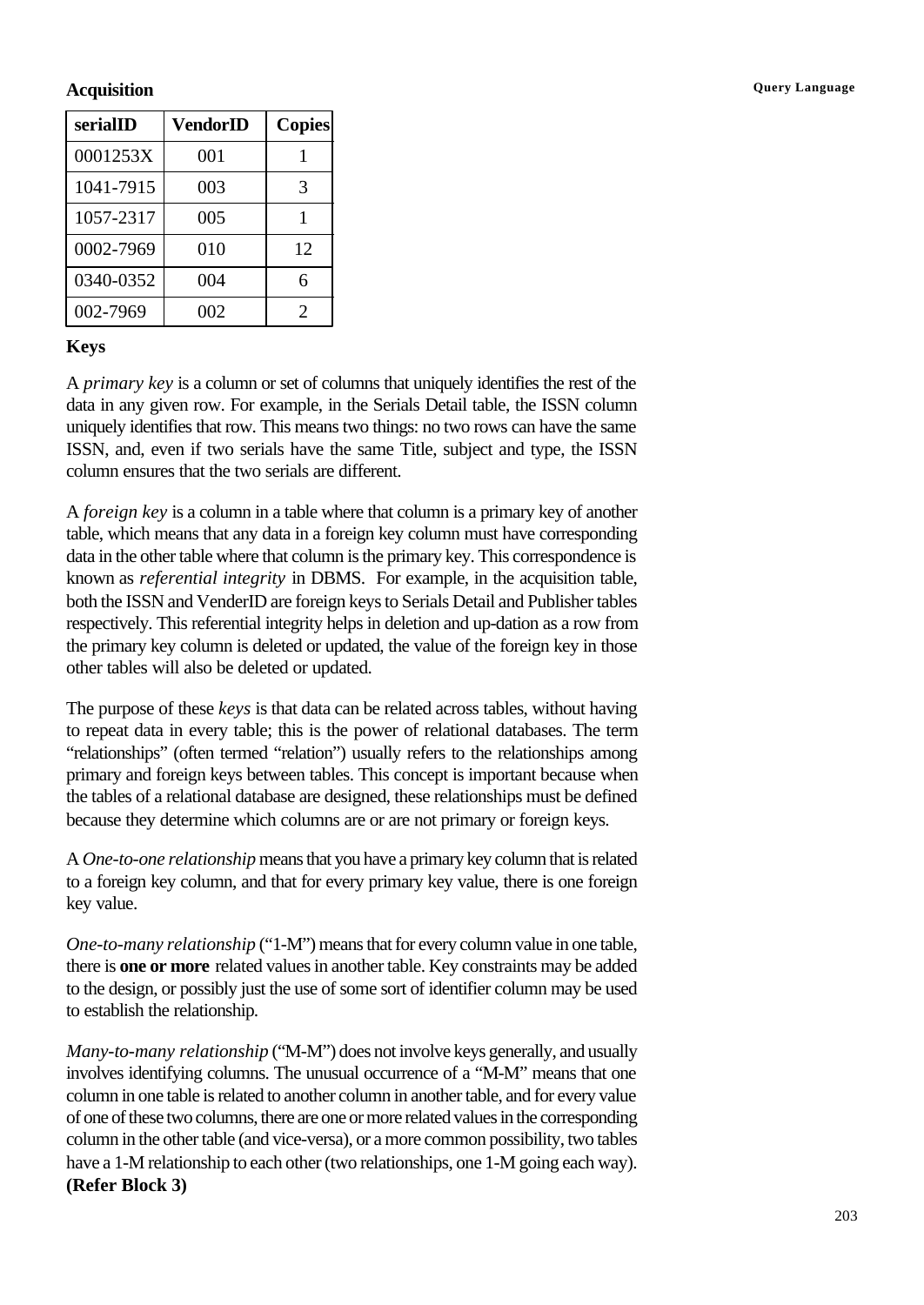**Query Language and Query Processing**

#### **Performing a Join**

In order to select from multiple tables, we need to "join" them. The join appears in the WHERE clause. It defines the relationship between the tables. If we don't join the tables, the query results will not be as we expect. The join should be done on the key of the table, which may involve more than one field.

Joins in the WHERE clause are most often 'equi-joins', joining on equality.

SELECT Title, Subject, copies FROM serialsdetails, acquisition WHERE ISSN=serialID

When joining two tables, one join condition is to be specified in order to avoid cartion product. When joining three tables, we must specify two join conditions. As a general rule, when joining n tables, we must specify n-1 join conditions.

## **12.5 SUB QUERIES**

A sub query is a query (select) which is used as part of another SQL statement. It is used in the WHERE clause to include or exclude rows for output.

Consider two tables Member and Circulation

#### **Member**

| <b>IDNo</b> | <b>FirstName</b> | LastName | <b>Designation</b>     | <b>Member Type</b> | ValidUpto   |
|-------------|------------------|----------|------------------------|--------------------|-------------|
| 507         | Narendra         | Kumar    | Scientist E1           | A                  | 31//03/2005 |
| 540         | RajeSingh        | Chuahan  | <b>UDC</b>             | C                  | 31/03/2004  |
| 623         | C. R. R          | Pillai   | <b>KPO</b>             | D                  | 31/12/2005  |
| 667         | K.S.R            | Nair     | Stenographer           | C                  | 30/04/2004  |
| 696         | Vinod Kumar      | Gupta    | Scientist E11          | A                  | 31/12/2002  |
| 730         | Kamla            | Kujur    | <b>JSA</b>             | C                  | 31/12/2006  |
| 787         | Salim            | Ansari   | <b>JSA</b>             | B                  | 31/12/2002  |
| 805         | Chandra Bhushan  | Singh    | Scientist <sub>C</sub> | A                  | 31/12/2005  |
| 810         | Mukesh           | Pund     | <b>Scientist B</b>     | A                  | 31/12/2003  |

#### **Circulation**

| <b>IDNo</b> | <b>Books Issued</b> |
|-------------|---------------------|
| 805         | 4                   |
| 810         | 6                   |
| 667         | $\mathbf{1}$        |
| 696         | 3                   |
| 787         | 6                   |
| 507         | $\overline{2}$      |
| 730         | 8                   |
| 540         | 4                   |
| 623         | $\overline{2}$      |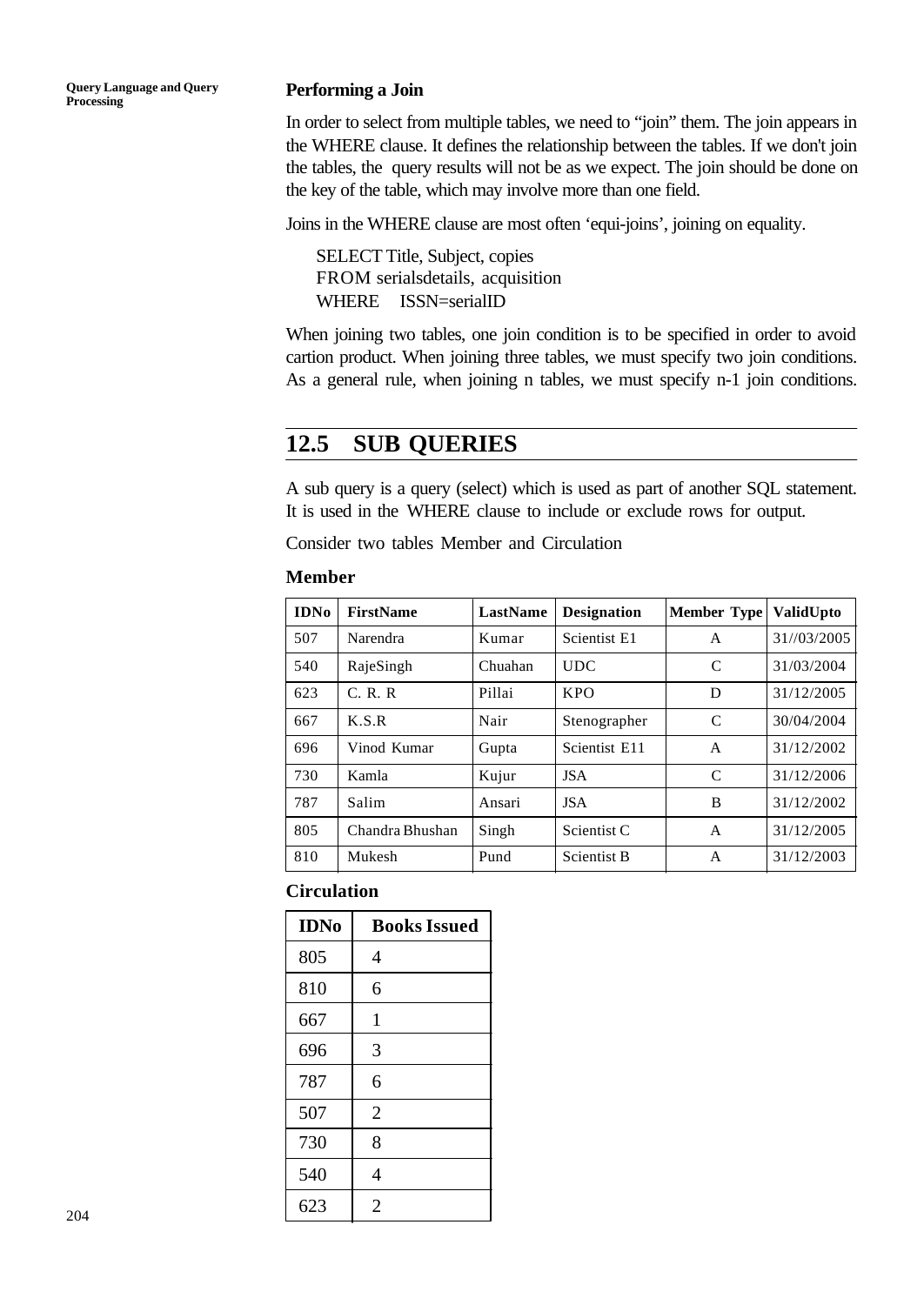You can use a subquery to get a single value for WHERE clause criteria. **Query Language** 

Example:

SELECT \* FROM member WHERE BooksIssued  $=$ (SELECT MAX(BooksIssued) FROM Circulation)

This query will return all of the Membership details information for all the members who issued the maximum number of books. This example uses equality  $(=)$  as the sub query join, but you can use any valid single-value logical operator on a sub query.

Result :

|     |       |       |            | IDNo   FirstName   LastName   Designation   Member Type   ValidUpto |            |
|-----|-------|-------|------------|---------------------------------------------------------------------|------------|
| 730 | Kamla | Kujur | <b>JSA</b> |                                                                     | 31/12/2006 |

You can also use a sub query to get a list of values for WHERE clause criteria. It is done in the same manner as shown above, but uses a many-value logical operator.

SELECT \* FROM member WHERE MemberID IN (SELECT MemberID FROM Circulation WHERE BooksIssued>5)

Result :

|     |        |        |             | IDNo   FirstName   LastName   Designation   Member Type   ValidUpto |            |
|-----|--------|--------|-------------|---------------------------------------------------------------------|------------|
| 730 | Kamla  | Kujur  | <b>JSA</b>  |                                                                     | 31/12/2006 |
| 787 | Salim  | Ansari | <b>JSA</b>  |                                                                     | 31/12/2002 |
| 810 | Mukesh | Pund   | Scientist B |                                                                     | 31/12/2003 |

This example uses IN as the sub query join, but you can use any valid manyvalue logical operator on a sub query.

The sub query either must have only one column, or it must compare its selected columns to multiple columns in parentheses in the main query. The sub query must be enclosed in parentheses. Sub queries that produce only one row can be used with either single- or many-value operators. Sub queries that produce more than one row can be used only with many-value operators. BETWEEN cannot be used with a sub query. All other many-value operators will work.

## **12.6 UNION**

To combine the result of multiple queries together, UNION can be used. UNION is equivalent to OR. It will find every record that matches either of the sub queries to which it applies.

For Example: To merge the output of the following two queries: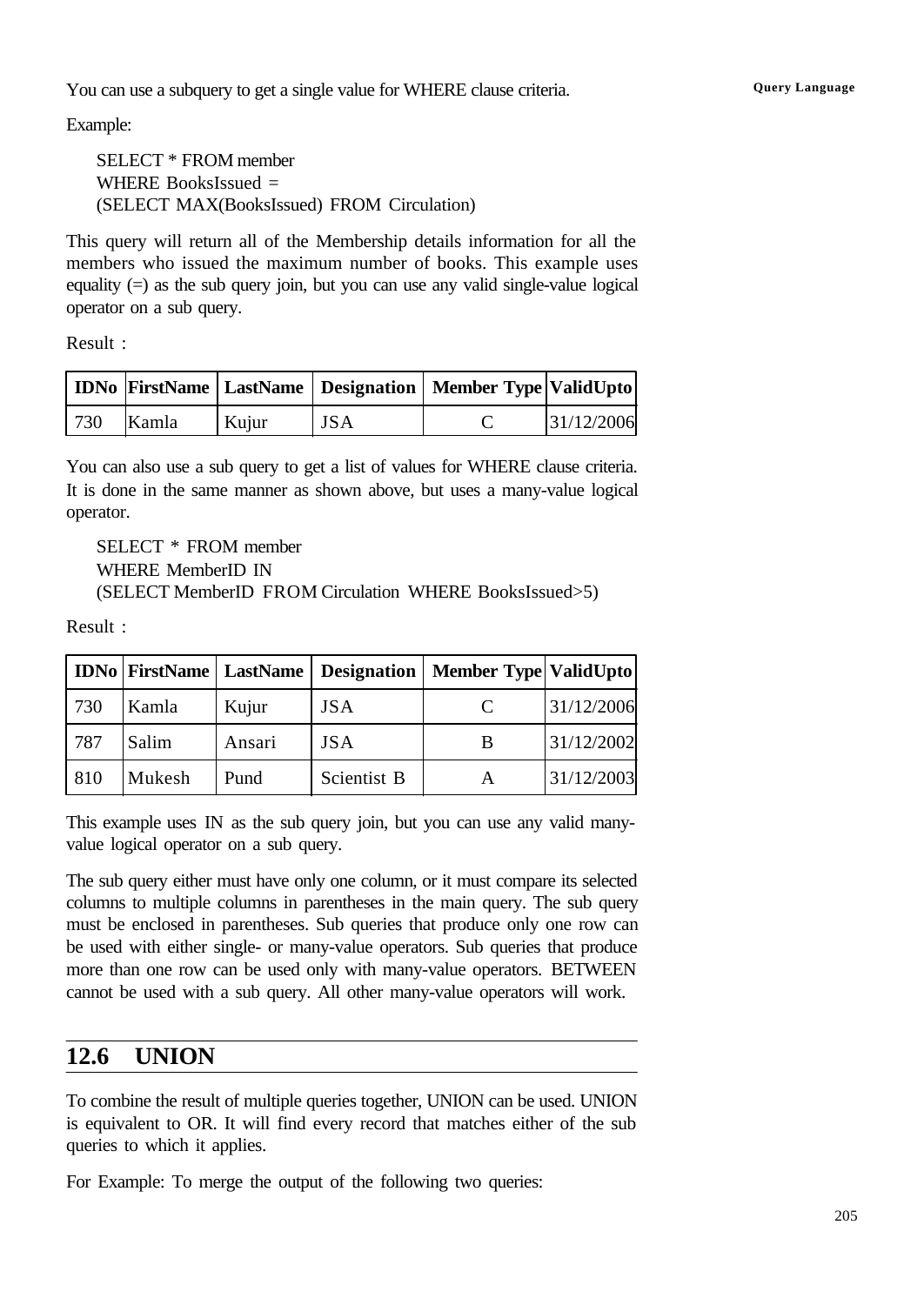#### SELECT \* FROM member WHERE MemberID IN (SELECT MemberID FROM Circulation WHERE BooksIssued>5)

UNION SELECT \* FROM member WHERE Membertype = "D"

Result:

|     |          | <b>IDNo FirstName   LastName</b> | Designation | <b>Member Type ValidUpto</b> |            |
|-----|----------|----------------------------------|-------------|------------------------------|------------|
| 730 | Kamla    | Kujur                            | <b>JSA</b>  | C                            | 31/12/2006 |
| 787 | Salim    | Ansari                           | <b>JSA</b>  | B                            | 31/12/2002 |
| 810 | Mukesh   | Pund                             | Scientist B | A                            | 31/12/2003 |
| 623 | IC. R. R | Pillai                           | <b>KPO</b>  | $\blacksquare$               | 31/12/2005 |

## **12.7 VIEWS**

View allows assigning the results of a query to a virtual table that can be used in other queries, where this new table is given the view name in FROM clause. A view includes only certain columns and rows from one or many tables. When you access a view, the query that is defined in your view creation statement is performed (generally), and the results of that query look just like another table in the query that you wrote invoking the view.

Views can be used to restrict database access, as well as to simplify a complex query. A view that is restricted to certain rows is called *Horizontal* view and a *Vertical* views restricted to certain columns. The general structure of VIEW statement is:

CREATE VIEW *View Name AS query expression*

For example, to create a view:

CREATE VIEW Science AS SELECT issn FROM serialDetails WHERE Subject='Science';

**Science**

| ISSN      |
|-----------|
| 1041-7915 |
| 1057-2317 |
| 1532-2882 |

This view can be used to write another query.

SELECT VendorID FROM aqucisition, Science WHERE serialID = science.issn;

This query shows all vendors of Science serials.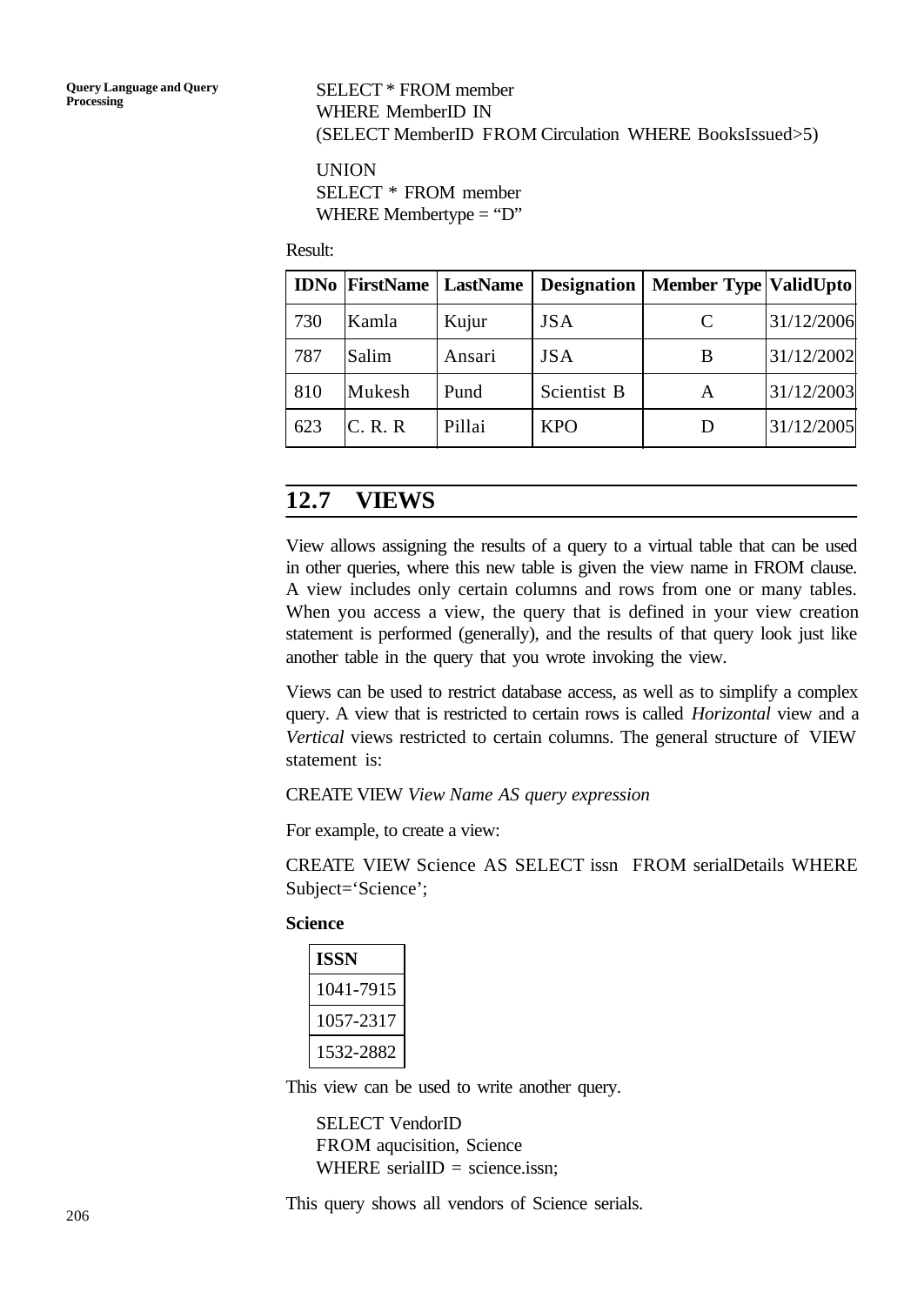| <b>SerialID</b> | <b>VendorID</b> | Copies |
|-----------------|-----------------|--------|
| 1041-7915       | 003             |        |
| 1057-2317       | 005             |        |

## **12.8 NON-STANDARD SQL**

Some non-standard SQL features available with various DMBS are discussed here.

#### **Index**

A database index is like an index to a book. In a database index , for every item in the index field, an index file holds a key to its location in the table or database file. The key is like the page number in a printed book index, it leads directly to the proper place. Without an index, to search a particular term the computer has to search the entire file item by item.

Index allows a DBMS to access data quicker particularly when the database is large. The system creates this internal data structure (the index) which causes selection of rows, when the selection is based on indexed columns, to occur faster. Given an indexed-column value, this index tells the DBMS where a certain row is in the table, much like a book index tells you what page a given word appears.

Example:

1) CREATE INDEX member\_idx ON Member(IDNo); SELECT \* FROM PMember

Result:

| <b>IDNo</b> | <b>FirstName</b> | LastName | <b>Designation</b> | <b>Member Type</b> | ValidUpto   |
|-------------|------------------|----------|--------------------|--------------------|-------------|
| 507         | Narendra         | Kumar    | Scientist E1       | A                  | 31//03/2005 |
| 540         | RajeSingh        | Chuahan  | <b>UDC</b>         | C                  | 31/03/2004  |
| 623         | C. R. R          | Pillai   | <b>KPO</b>         | D                  | 31/12/2005  |
| 667         | K.S.R            | Nair     | Stenographer       | $\mathcal{C}$      | 30/04/2004  |
| 696         | Vinod Kumar      | Gupta    | Scientist E11      | A                  | 31/12/2002  |
| 730         | Kamla            | Kujur    | <b>JSA</b>         | C                  | 31/12/2006  |
| 787         | Salim            | Ansari   | <b>JSA</b>         | B                  | 31/12/2002  |
| 805         | Chandra Bhushan  | Singh    | Scientist C        | A                  | 31/12/2005  |
| 810         | Mukesh           | Pund     | <b>Scientist B</b> | A                  | 31/12/2003  |

2) CREATE INDEX Membername\_idx ON Member (First,last);

SELECT \* FROM PMember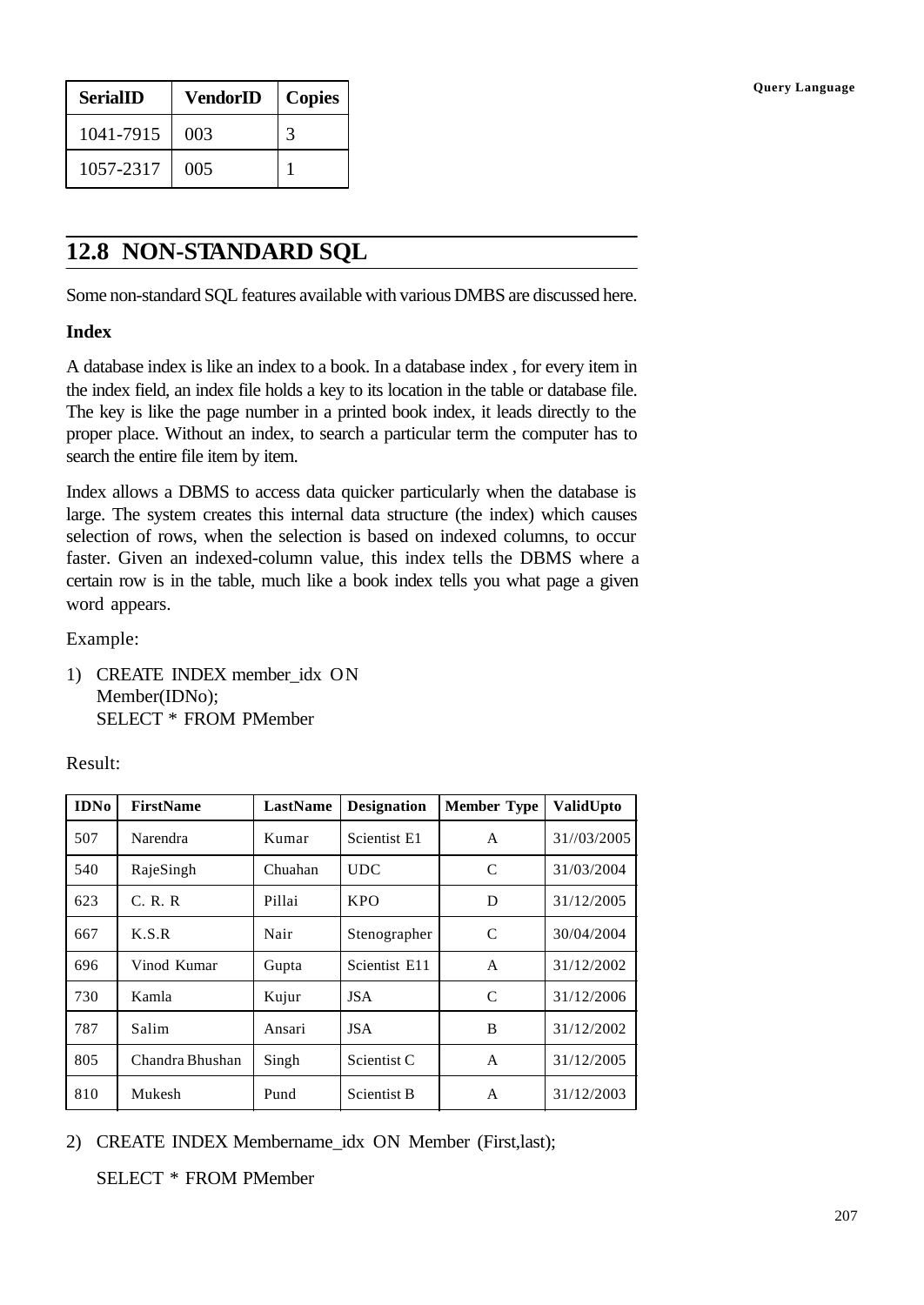Result:

| <b>IDNo</b> | FirstName       | <b>LastName</b> | <b>Designation</b> | <b>Member Type</b> | ValidUpto   |
|-------------|-----------------|-----------------|--------------------|--------------------|-------------|
| 623         | C, R, R         | Pillai          | <b>KPO</b>         | D                  | 31/12/2005  |
| 805         | Chandra Bhushan | Singh           | Scientist C        | A                  | 31/12/2005  |
| 667         | K.S.R           | Nair            | Stenographer       | C                  | 30/04/2004  |
| 730         | Kamla           | Kujur           | <b>JSA</b>         | C                  | 31/12/2006  |
| 810         | Mukesh          | Pund            | <b>Scientist B</b> | A                  | 31/12/2003  |
| 507         | Narendra        | Kumar           | Scientist E1       | A                  | 31//03/2005 |
| 540         | RajeSingh       | Chuahan         | <b>UDC</b>         | C                  | 31/03/2004  |
| 787         | Salim           | Ansari          | <b>JSA</b>         | B                  | 31/12/2002  |
| 696         | Vinod Kumar     | Gupta           | Scientist E11      | A                  | 31/12/2002  |

To get rid of an index, drop it:

DROP INDEX Vendor\_idx;

#### INTERSECT

INTERSECT and MINUS are like the UNION statement, except that INTERSECT produces rows that appear in both queries, and MINUS produces rows that result from the first query, but not the second.

DECODE in Oracle

DECODE allows conditional output based on the value of a column or function. DECODES can be deeply nested and can have an unlimited number of "if then" values. The syntax looks like this

SELECT ...DECODE (Value, If1, Then1, [If 2, Then 2, ...,] Else) ...From ...;

This is evaluated as: Look at the value of 'field' in this record. If this is equal to if1, then return then1, if the value of field is equal to if2 then return then2. If the field doesn't match any value specified the else value is returned

Example:

Select Designation,

DECODE (Designation, 'Scientist', 'A', 'JSA', 'B', 'UDC', 'C', 'LDC', 'C', 'Stenographer', 'C','D') AS MemberType

FROM MemberDetails;

Result:

| <b>Designation</b> | <b>MemberType</b> |
|--------------------|-------------------|
| Scientist          |                   |
| Scientist          |                   |
| Stenographer       | Γ,                |
| KPO                |                   |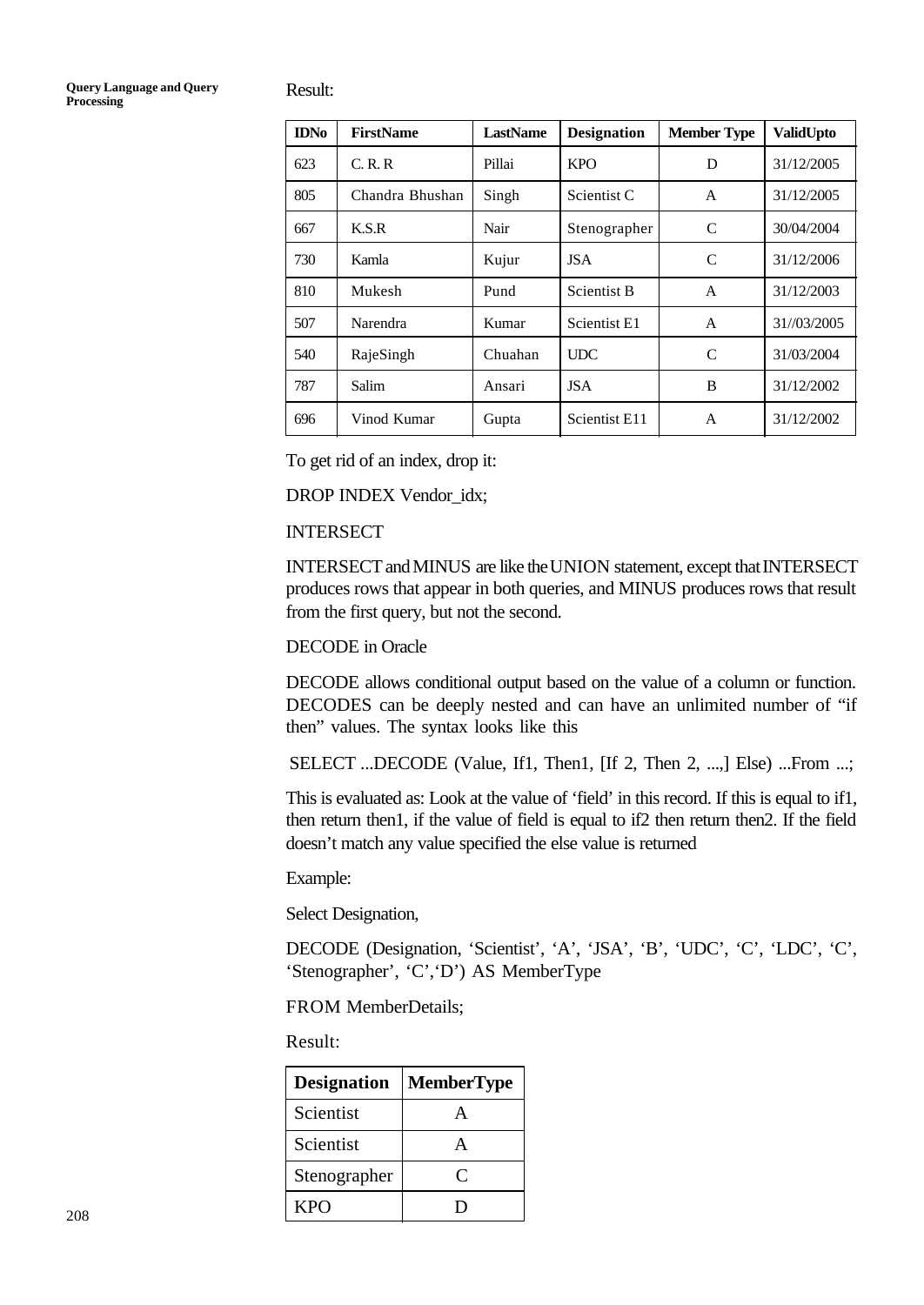| Scientist  |   |
|------------|---|
| <b>JSA</b> | B |
| Scientist  |   |
| <b>JSA</b> | B |

#### **Report Generation Features**

The COMPUTE clause is placed at the end of a query to place the result of an aggregate function at the end of a listing, like COMPUTE SUM **(PRICE);**

#### **Additional Functions**

In addition to the above listed aggregate functions, some DBMSs allow more functions to be used in Select lists, except that these functions (some character functions allow multiple-row results) are to be used with an individual value (not groups), on singlerow queries. The functions are to be used only on appropriate data types, also. Here are some

#### **Mathematical Functions:**

| $\mathbf{ABS}\left( \mathbf{X}\right)$        | Absolute value - converts negative numbers to positive,<br>or leaves positive numbers alone    |
|-----------------------------------------------|------------------------------------------------------------------------------------------------|
| $\mathbf{C}\mathbf{E}\mathbf{IL}(\mathbf{X})$ | X is a decimal value that will be rounded up.                                                  |
| FLOOR(X)                                      | X is a decimal value that will be rounded down.                                                |
| <b>GREATEST(X,Y)</b>                          | Returns the largest of the two values.                                                         |
| <b>LEAST</b> $(X,Y)$                          | Returns the smallest of the two values.                                                        |
| MOD(X,Y)                                      | Returns the remainder of $X/Y$ .                                                               |
| POWER(X,Y)                                    | Returns $X$ to the power of $Y$ .                                                              |
| ROUND(X,Y)                                    | Rounds $X$ to $Y$ decimal places. If $Y$ is omitted, $X$ is<br>rounded to the nearest integer. |
| SIGN(X)                                       | Returns a minus if $X < 0$ , else a plus.                                                      |
| SORT(X)                                       | Returns the square root of X.                                                                  |

#### **Character Functions**

| LEFT $(<\text{string}>$ , $X$ )      | Returns the leftmost X characters of the<br>string.  |
|--------------------------------------|------------------------------------------------------|
| $RIGHT$ ( <string>,X)</string>       | Returns the rightmost X characters of the<br>string. |
| <b>UPPER</b> ( <string>)</string>    | Converts the string to all uppercase letters.        |
| $LOWER$ ( $\leq$ string $>$ )        | Converts the string to all lowercase letters.        |
| <b>IINITCAP</b> ( <string>)</string> | Converts the string to initial caps.                 |
| $LENGTH$ ( $\leq$ string $>$ )       | Returns the number of characters in the<br>string.   |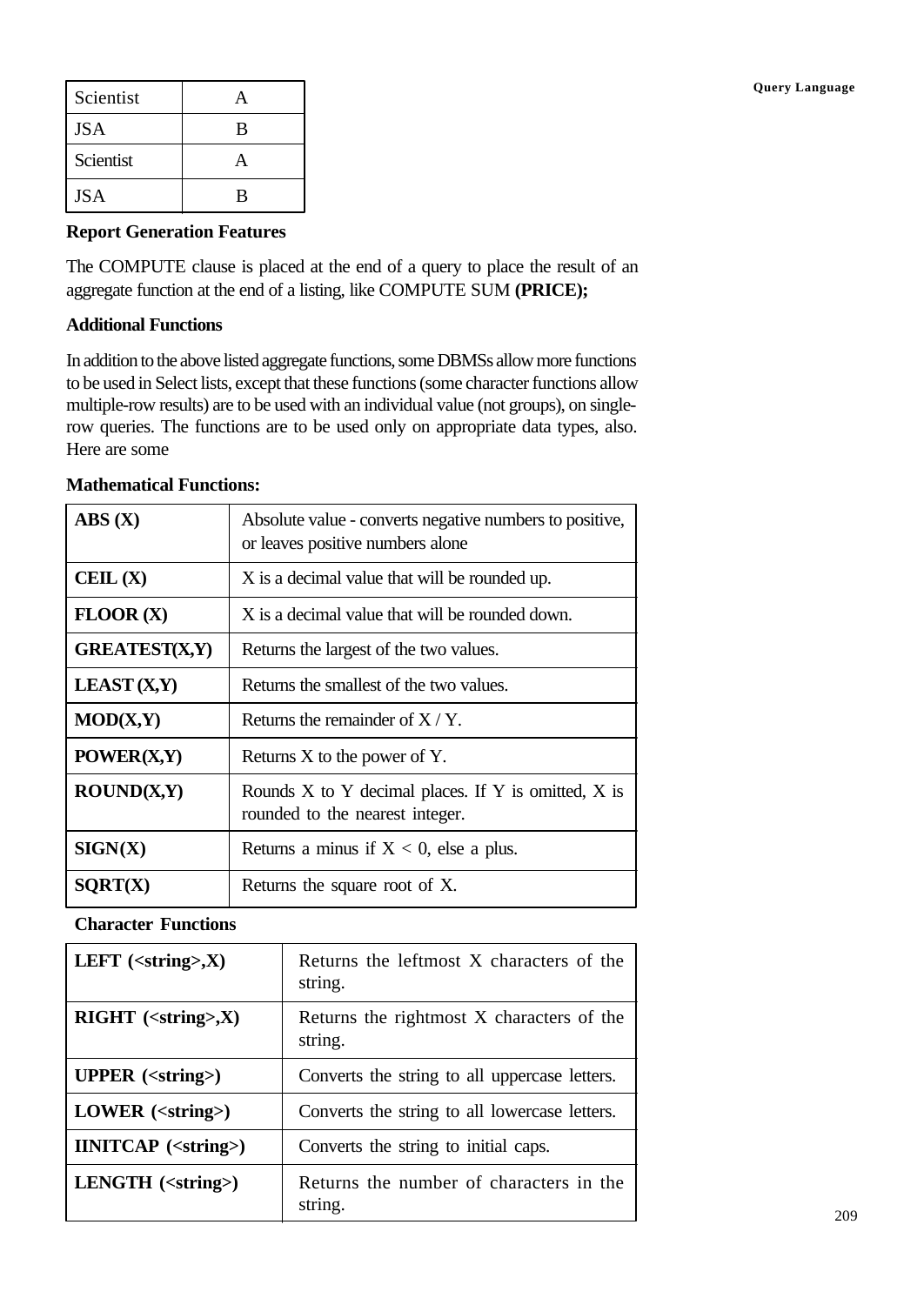## **Query Language and Query**

| <b>Query Language and Query</b><br><b>Processing</b> | <string>  <string></string></string>                        | Combines the two strings of text into one,<br>concatenated string, where the first string is<br>immediately followed by the second.                                                                                 |
|------------------------------------------------------|-------------------------------------------------------------|---------------------------------------------------------------------------------------------------------------------------------------------------------------------------------------------------------------------|
|                                                      | LPAD ( <string>, <math>X</math>, <math>(*)</math>)</string> | Pads the string on the left with the $*$ (or whatever<br>character is inside the quotes), to make the string<br>X characters long.                                                                                  |
|                                                      | $\mathbb{R} \text{PAD}$ ( <string>,X, **')</string>         | Pads the string on the right with the $*$ (or<br>whatever character is inside the quotes), to<br>make the string X characters long.                                                                                 |
|                                                      | SUBSTR $(string),X,Y)$                                      | Extracts Y letters from the string beginning<br>at position X.                                                                                                                                                      |
|                                                      | $NVL(<$ column>, $\lt$ value>)                              | The Null value function will substitute<br>$\langle$ value $\rangle$ for any NULLs for in the $\langle$ column $\rangle$ .<br>If the current value of $\langle$ column $\rangle$ is not<br>NULL, NVL has no effect. |

#### **Self Check Exercise**

- 1) Can foreign key contain NULL?
- 2) Can a table have two Primary Keys?
- 3) In what order does SQL process nested queries?
- 4) Using the tables in the in the example, write a SQL statement to retrieve:
	- a) all publishers from 'India'
	- b) all publishers from Calcutta city
	- c) all foreign publishers
	- d) who supplied more than five copies of their journal
	- e) alphabetical list of members
	- f) list of members in the order of membership type.
	- g) list of members in the order of membership type and then by designation.
	- h) List the publishers, who publishes the journals on library Science
- 5) What is the distinction of the command SELECT DISTINCT?
- 6) What is the difference between an equi-join and non-equi-join?
- 7) UNION is equivalent to which comparison operator?
- 8) By connecting two SQL statements with INTERSECT which records can be retrieved?
- 9) What is a computed or calculated column ?
- 10) What is the difference between ROUND( ) and TRUNC( ) ?
- 11) What are the main reasons to use views?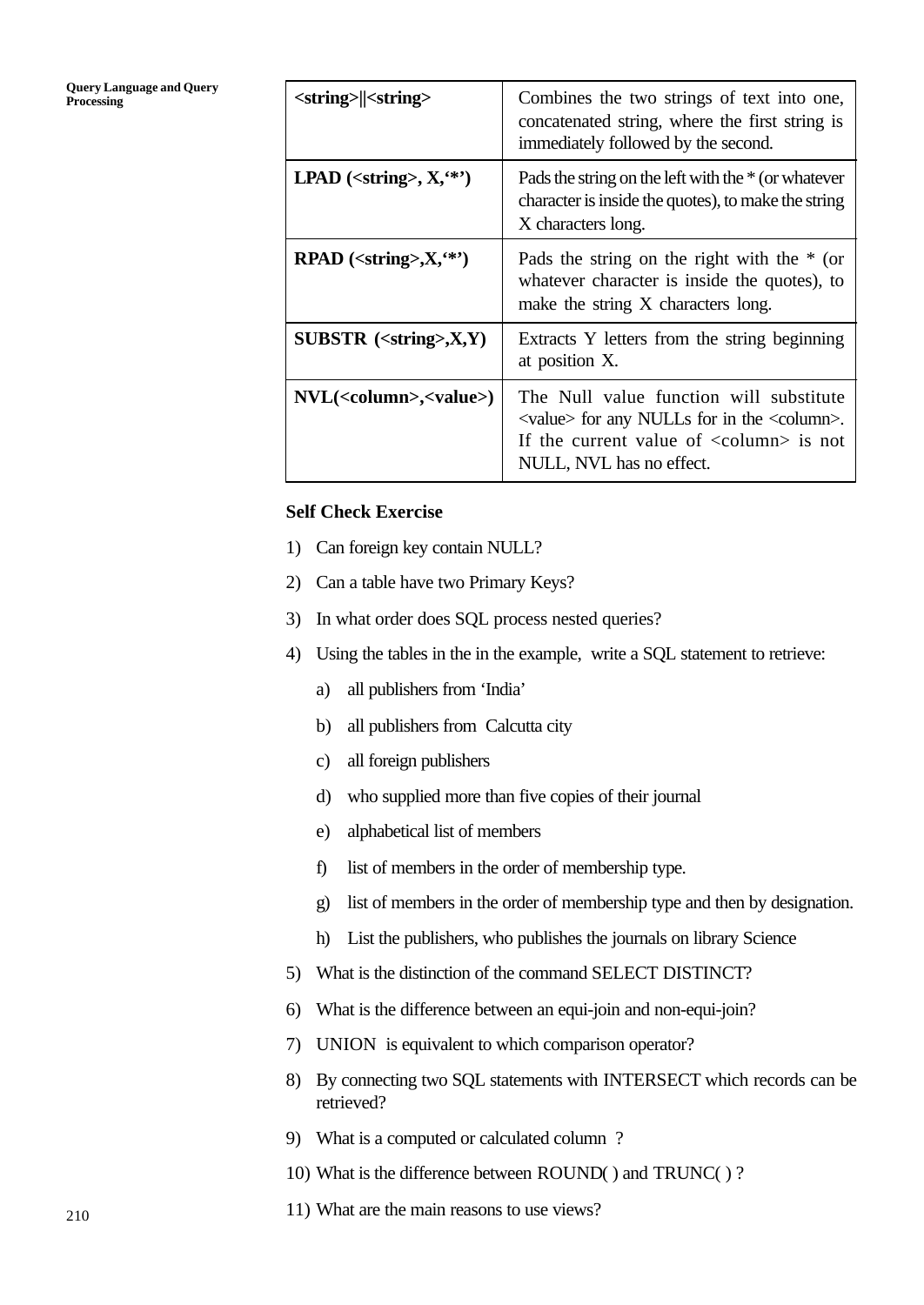12) When a table is updated, what happens to any views based on that table? **Query Language** 

13) Can a table be updated by updating a view derived from that table?

- **Note:** i) Write your answer in the space given below.
	- ii) Check your answer with the answers given at the end of this unit.

..................................................................................................... ..................................................................................................... ..................................................................................................... ..................................................................................................... ..................................................................................................... .....................................................................................................

## **12.9 SUMMARY**

SQL is a standard query language used in most commercial DBMSs. Other query languages for different models are also evolved. The important one of them for the object model system is AQL.

In the era of Internet, as the Web contains an abundance of useful semi-structured information that needs to be mined, various query languages have emerged for the web. Squeal, which facilitates structure-based queries, is an important one among them. The Squeal user can query the Web as if it were in a standard relational database. An example query of Sequel will explain its resemblance with SQL.

SELECT url FROM page p, tag t WHERE p.contents LIKE "%hypertext%" AND t.url  $=$  p.url AND t.name  $=$  "IMG";

XML is a new standard that supports data exchange on the World-Wide Web. It is likely to become as important and as widely used as HTML. W3C proposes a query language for XML, called XML-QL for extracting data from large XML documents, for translating XML data between different ontologies (DTD's), for integrating XML data from multiple XML sources, and for transporting large amounts of XML data to clients or for sending queries to XML sources. The language has a SELECT-WHERE construct, like SQL.

Example:

WHERE  $\langle \text{pub} \rangle$  &p  $\langle \rangle$  in "www.a.b.c/bib.xml",  $\langle$ title $>$  \$t  $\langle$  $>$  in \$p,  $\langle \text{year} \rangle$  \$y  $\langle \rangle$  in \$p  $\langle$  month $\rangle$  \$z  $\langle$  in \$p ORDER**-By** \$y,\$z CONSTRUCT \$t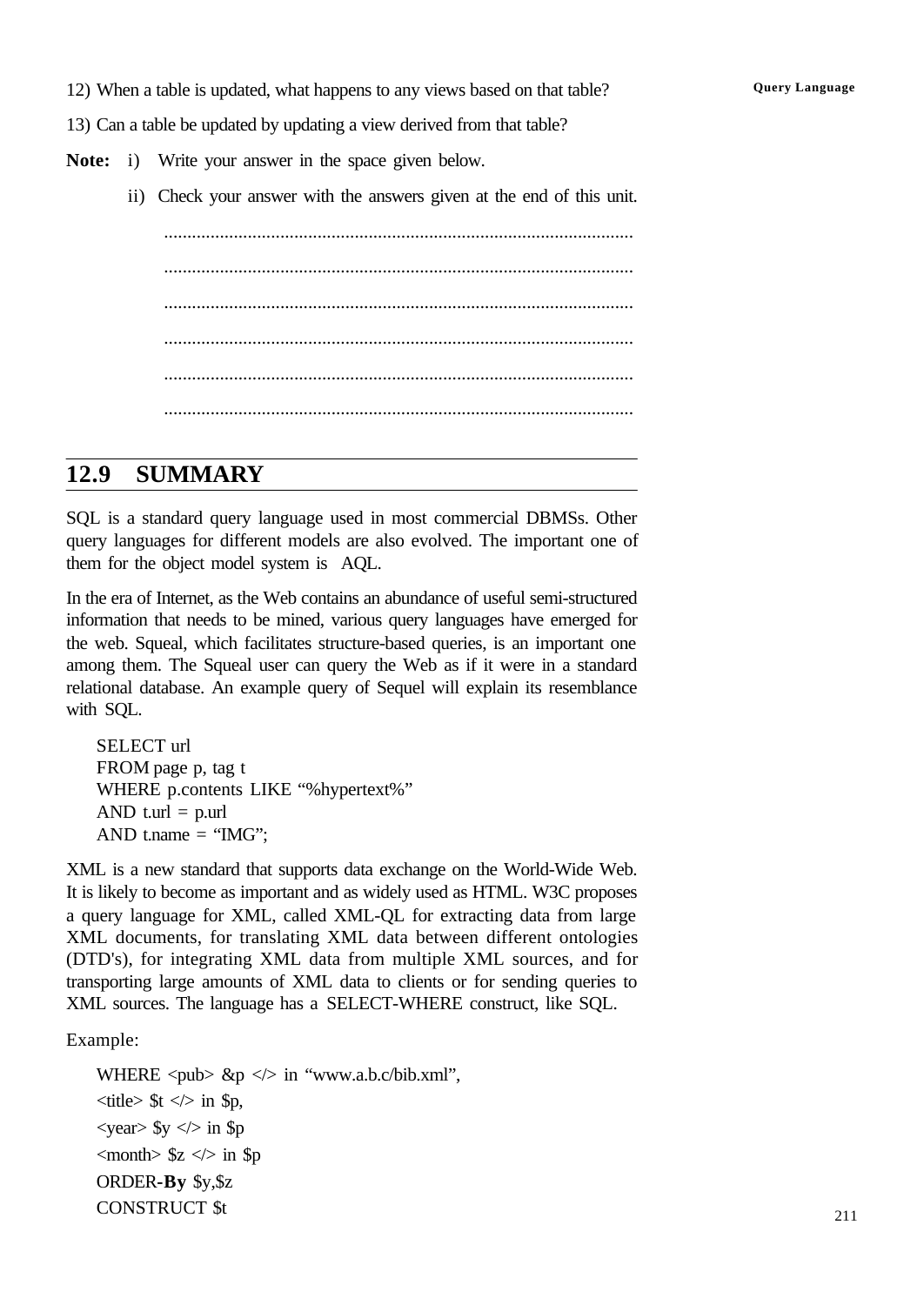**Query Language and Query Processing**

XML-QL and sequel provides support for querying the semi-structured data. A lot more of query languages are emerging for querying the large amount of semi-structured data available on the Web. Almost all of these languages are taking ideas from SQL for clauses and keywords like SELECT, WHERE and ORDER BY etc. to provide a pattern for restructuring data.

## **12.10 ANSWERS TO SELF CHECK EXERCISES**

#### **Exercise I**

- 1) a) CREATE TABLE Issuereceipt(journalID INTEGER NOT NULL, Volumenumber INTEGER, IssueNumber INTEGER, publication Date DATE, receivingdate DATE, accmaterial CHAR (60))
	- b) ALTER TABLE Issuereceipt ADD (numberofpages INTEGER, language CHAR (20))
	- c) ALTER TABLE Issuereceipt DROP (accmaterial CHAR (60))
	- d) CREATE TABLE Items Details (Itemcode INTEGER NOT NULL, itemname CHAR (30), itemPrice DECIMAL (10,2), quantity integer)
	- e) ALTER TABLE Items Details ADD (reorderlevel INTEGER)

#### **Exercise II**

- 1) INSERT INTO Publisher (1001,"abc publications", "newdelhi", "india", 6964968)
- 2) INSERT INTO IssueReciept (201,4,12,"01/01/97",300,"english","cdrom")
- 3) INSERT INTO Itemdetail (900,"washing soap",23.00,102,50)
- 4) UPDATE TABLE Publisher SET place="Kolkata" WHERE place="Calcutta"
- 5) UPDATE TABLE Publisher SET place="Chennai" WHERE place="Madras"
- 6) UPDATE TABLE Itemdetail SET quantity=10

#### **Exercise III**

- 1) a) SELECT \* FROM Itemdetail where reorderlevel<2
	- b) SELECT \* FROM Itemdetails ORDERBY Itemname ASC.
	- c) SELECT \* FROM Itemdetails where quantity=Max (quantity)
	- d) SELECT \* FROM IssueReceipt WHERE accmaterial= "CD"
	- e) SELECT \* FROM Itemdetails where quantity=Max (quantity)
	- f) SELECT DISTINCT \* FROM Serialdetails GROUP BY Language
	- g) SELECT DISTINCT subjects FROM Serialtable
	- h) SELECT COUNT (name) HAVING subject="Library Science"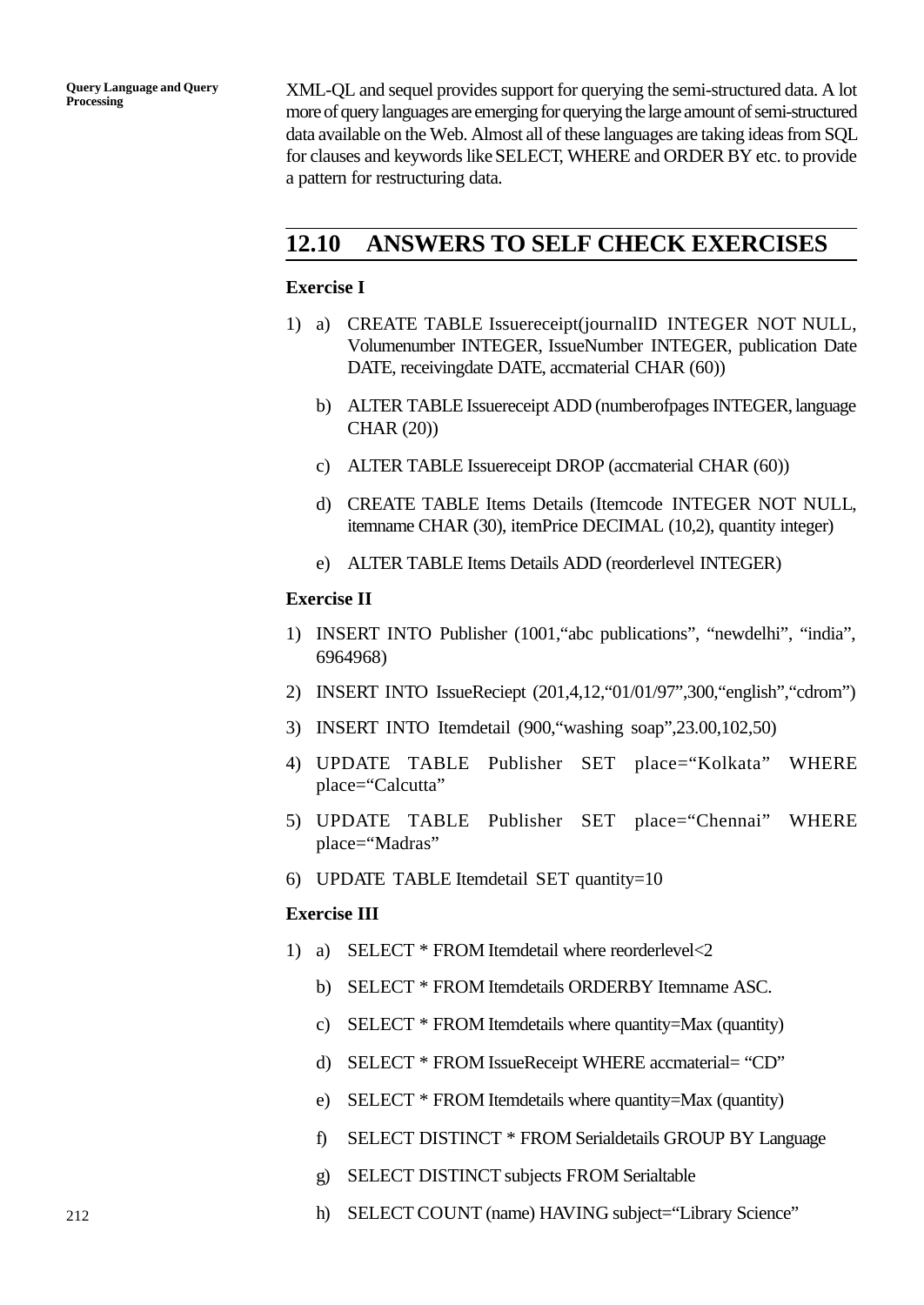#### 2) • NULL OR NOT NULL **QUELL CONSERVANCE CONSERVANCE CONSERVANCE CONSERVANCE CONSERVANCE CONSERVANCE CONSERVANCE CONSERVANCE CONSERVANCE CONSERVANCE CONSERVANCE CONSERVANCE CONSERVANCE CONSERVANCE CONSERVANCE CONSERVANCE C**

- UNIQUE enforces that no two rows will have the same value for this column
- PRIMARY KEY tells the database that this column is the primary key column
- <sup>l</sup> CHECK allows a condition to be checked for when data in that column is updated or inserted; for example, CHECK (PRICE 0) causes the system to check that the Price column is greater than zero before accepting the value...sometimes implemented as the CONSTRAINT statement.
- DEFAULT inserts the default value into the database if a row is inserted without that column's data being inserted; for example, Member Fee INTEGER DEFAULT  $= 100$ . This will insert 100 on memberFee column in all rows otherwise not mentioned.
- FOREIGN KEY works the same as Primary Key, but is followed by: REFERENCES <TABLE NAME> (<COLUMN NAME>), which refers to the referential primary key.

#### **Exercise IV**

- 1) Foreign Key is the primary key of another table. It can have NULL value, which represent that there is no corresponding row in the other table.
- 2) No. There could be more than one unique attribute for a table, which can act as primary key in a database. But only one should be defined as primary in order to maintain the integrity of the database. The other unique attributes are known as alternate keys.
- 3) From innermost parentheses, working outward.
- 4) a) SELECT NAME FROM Publisher WHERE country = "INDIA"
	- b) SELECT NAME FROM Publisher WHERE address like "CALCUTTA"
	- c) SELECT NAME FROM Publisher WHERE country NOT LIKE "INDIA"
	- d) SELECT NAME FROM Publisher, acquisition WHERE publisher. publisherID = Acquisition.vendorID AND HAVING copies>5
	- e) country = " $INDIA"$
	- f) SELECT firstname, lastname FROM membership table GROUP BY membertype.
	- g) SELECT firstname, lastname FROM membership table GROUP BY designation.
	- h) SELECT name FROM Publisher, Acquisition, Serialsdetails WHERE serialsdetail. ISSN = acquisition.serialID AND publisher.publisherID = acquisition.vendorID.
- 5) It will select only one example of a duplicate value.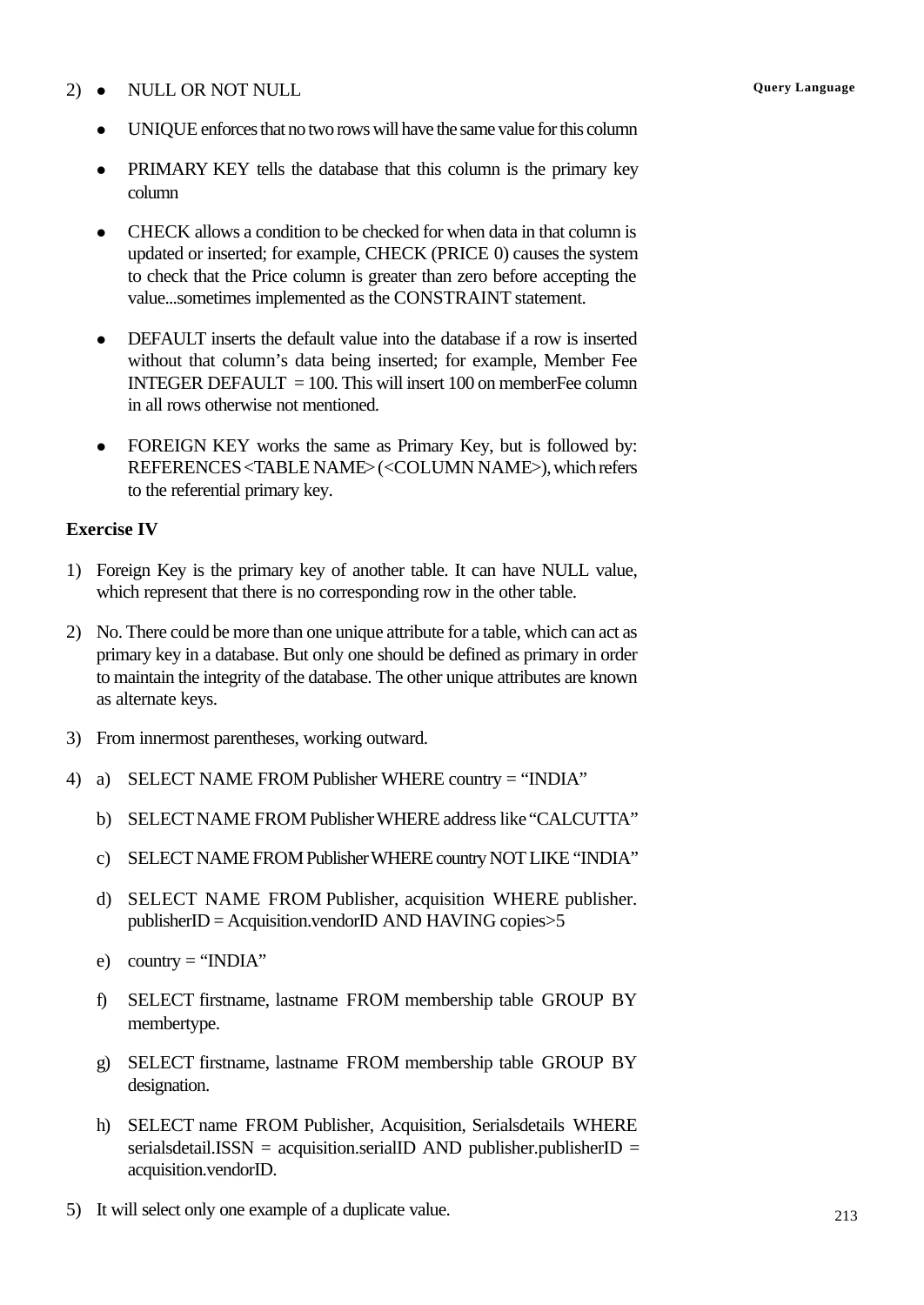**Query Language and Query Processing**

- 6) In an equi-join, there is a direct one-to-one relationship between the records in each file. In a non-equi-join, this need not be the case.
- 7) UNION is equivalent to OR.
- 8) This will retrieve those records that satisfy both conditions.
- 9) A column that does not exist in the database but which can be displayed using calculated values.
- 10) ROUNS ( ) converts the value to the nearest whole number. TRUNC ( ) simply removes the digits to the right of the decimal point.
- 11) To protect data by restricting access and to make it easier to execute frequently repeated queries.
- 12) They are automatically updated too.
- 13) Yes.

## **12.11 KEYWORDS**

#### **ANSI :** American National Standards

Institute, founded on October 18, 1918. ANSI is a private, non-profit organization that administers and coordinates the U.S. voluntary standardization and conformity assessment system. The Institute's mission is to enhance both the global competitiveness of U.S. business and the U.S. quality of life by promoting and facilitating voluntary consensus standards and conformity assessment systems, and safeguarding their integrity. **Cartesian Product :** It is a join without a WHERE clause. It gives you every row in the first table, joined with every row in the second table. The number of rows in the result has the number of rows in the first table times the number of rows in the second table, and is sometimes called a Cross-Join. **Data :** The encoded representation of facts, ideas and instructions such that the representation can be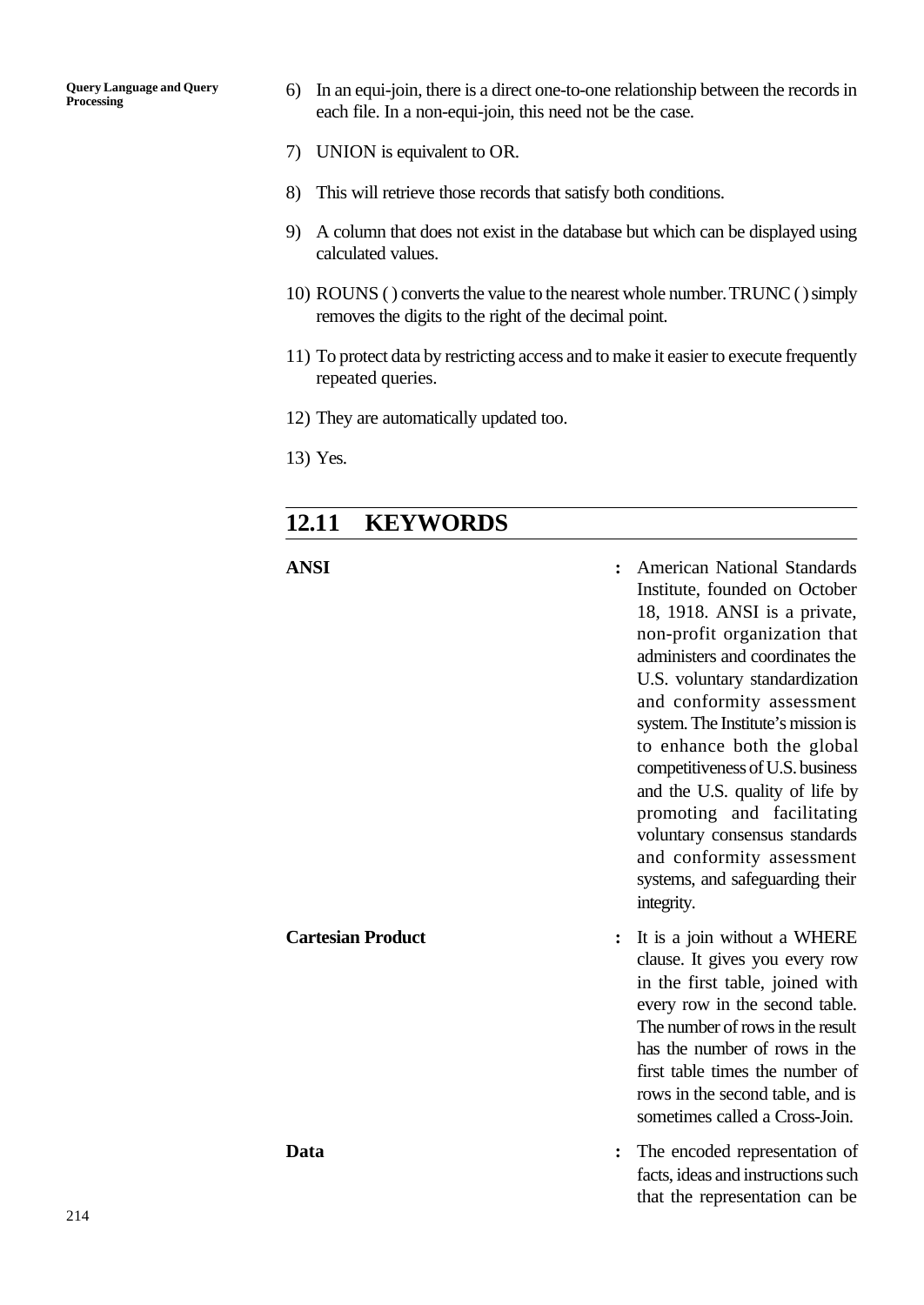processed, communicated, and **Query Language** interpreted by computer.

#### **Database Management System (DBMS) :** A DBMS provide facilities that

allow the users to deal with data abstract terms without regard for how the data are actually stored or retrieved. It is software used to manipulate and access data stored in a database. It can be designed in hierarchical, network-relational model or object oriented model.

- **Data Definition Language (DDL) :** A language used to define or describe the database entries and the relationship among he entities during the setup phase of a database management system.
- **Data Manipulation Language(DML) :** A language used to query the items in a database management system database.
- **Data Type :** Variable in a programming language defined by the kind of data that can be associated with the variable. Example of data types are logical, integer, character etc.
- **RDBMS :** Relational Database Management System. The basic structure of a relational database design is a table, known as relation. Each row of a table is known as a tuple. The term attribute and column are also used interchangeably.
- **Integrity Constraints :** Functional dependencies in a database design that ensure that the database satisfies the intended semantics. Typically integrity constraints restrict attribute value to some range or express some relationship among certain attributes that must be satisfied and maintained.
- **Internal View :** A low level representation of a database that includes storage and access concern but not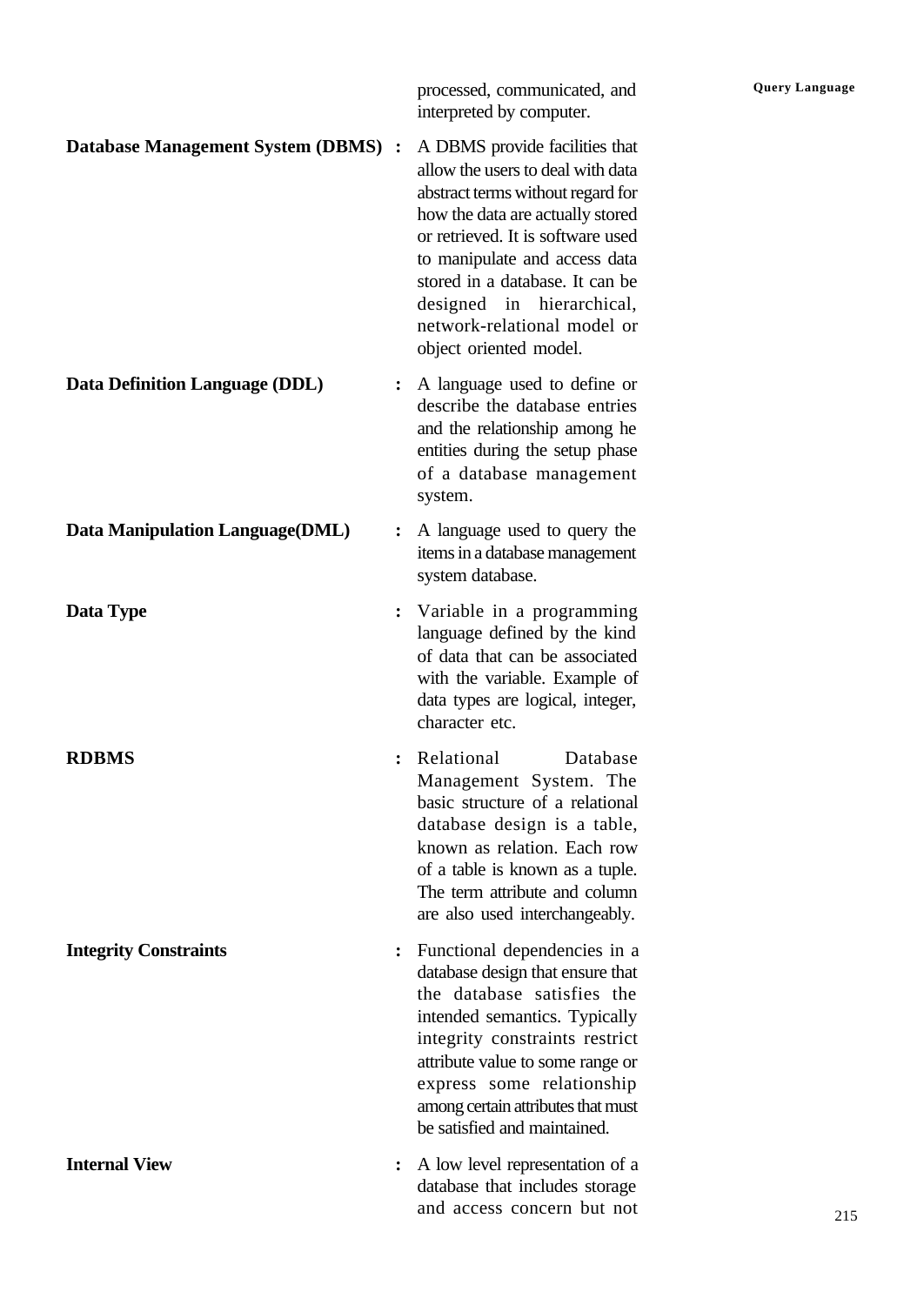|                           | physical addressing concerns.<br>Internal view would define the<br>records, the indices, the order<br>the records are stored in, etc.                                                                                                                                                                                                                                                                                                                           |
|---------------------------|-----------------------------------------------------------------------------------------------------------------------------------------------------------------------------------------------------------------------------------------------------------------------------------------------------------------------------------------------------------------------------------------------------------------------------------------------------------------|
| <b>SQL</b>                | <b>Structured Query Language</b>                                                                                                                                                                                                                                                                                                                                                                                                                                |
| XML                       | The<br>Extensible<br>Markup<br>Language (XML) is the<br>universal format for structured<br>documents and data on the<br>Web                                                                                                                                                                                                                                                                                                                                     |
| <b>Internet</b>           | largest world<br>wide<br>The<br>$\ddot{\cdot}$<br>electronic<br>network,<br>interconnecting thousands of<br>smaller networks and millions<br>of computer users.                                                                                                                                                                                                                                                                                                 |
| QL                        | Query Language                                                                                                                                                                                                                                                                                                                                                                                                                                                  |
| <b>HTML</b>               | Hyper Text Markup Language<br>is a system of codes made up of<br>tags and attributes that serve to<br>identify parts and characteristics<br>of HTML documents. Some tags<br>provide document structure,<br>others reference while some<br>others provide files. Hyper text<br>documents are electronic<br>documents containing pointers<br>to a web of interrelated<br>documents. By clicking on these<br>links; the related documents can<br>also be accessed. |
| W3C                       | : WWW (World Wide Web)<br>Consortium is a forum for<br>information,<br>commerce,<br>communication, and collective<br>understanding. The World Wide<br>Web Consortium (W3C)<br>develops<br>interoperable<br>technologies (specifications,<br>guidelines, software, and tools)<br>to lead the Web to its full<br>potential.                                                                                                                                       |
| <b>AQL</b>                | A query Language                                                                                                                                                                                                                                                                                                                                                                                                                                                |
| <b>XML Query Language</b> | The XSL pattern language<br>provides<br>extremely<br>an<br>understandable way to describe<br>a class of nodes to process. It is                                                                                                                                                                                                                                                                                                                                 |